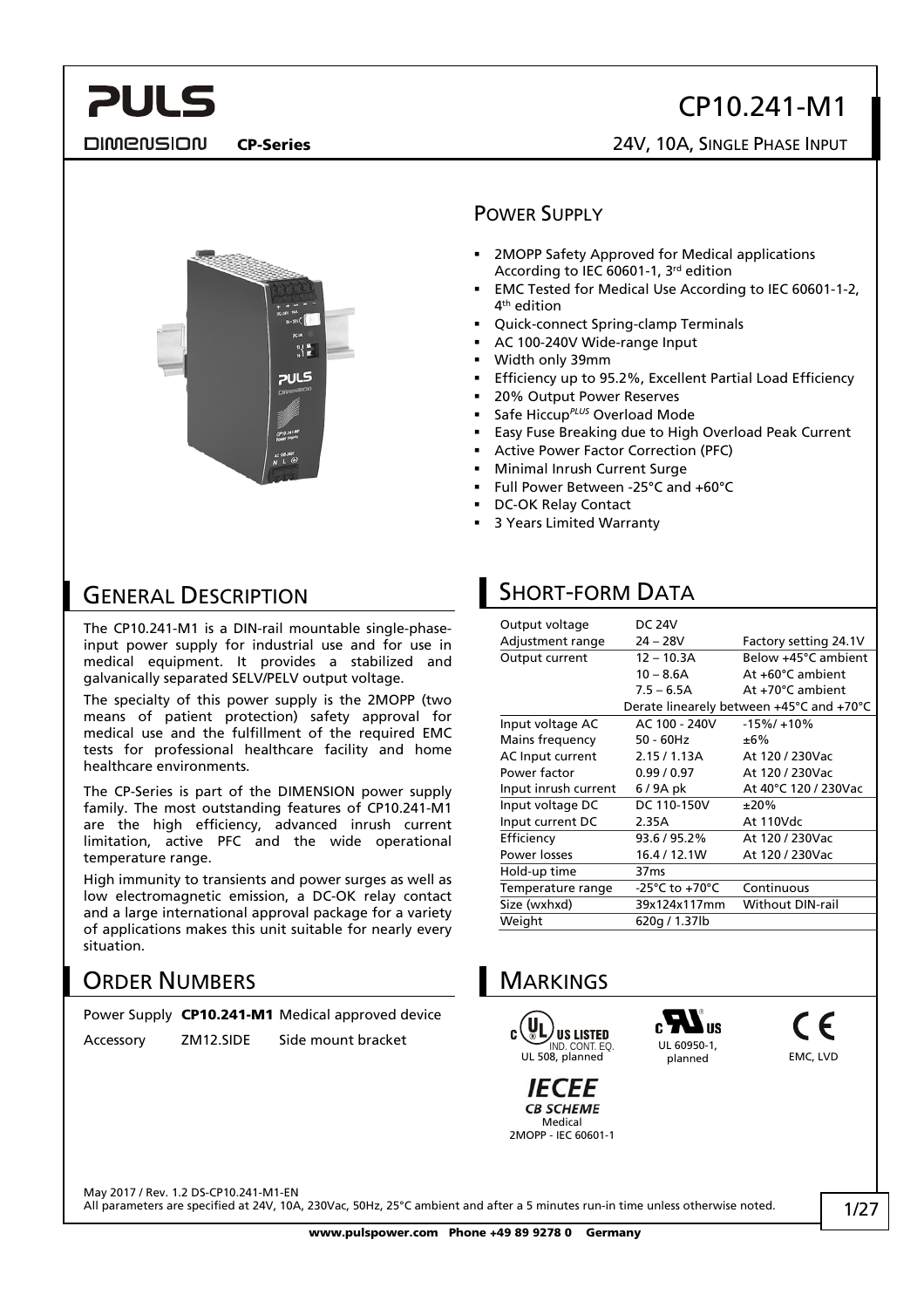**DIMENSION** 

### CP10.241-M1

CP-Series 24V, 10A, SINGLE PHASE INPUT

#### **INDEX**

|         | Page                                            |       | Page                                          |
|---------|-------------------------------------------------|-------|-----------------------------------------------|
| $1_{-}$ |                                                 |       | 22. Physical Dimensions and Weight 20         |
| 2.      |                                                 |       |                                               |
| 3.      |                                                 |       | 23.1. ZM12.SIDE - Side Mounting Bracket21     |
| 4.      |                                                 |       | 23.2. YR20.242 - Redundancy Module22          |
| 5.      |                                                 |       | 23.3. YR20.246 - Redundancy Module with       |
| 6.      |                                                 |       |                                               |
| 7.      |                                                 |       |                                               |
| 8.      |                                                 |       | 24.1. Peak Current Capability 23              |
| 9.      |                                                 | 24.2. |                                               |
|         | 10. Lifetime Expectancy and MTBF11              | 24.3. | External Input Protection24                   |
|         |                                                 | 24.4. | Output Circuit Breakers24                     |
|         |                                                 | 24.5. |                                               |
|         | 13. Front Side and User Elements13              |       | 24.6. Parallel Use to Increase Output Power25 |
|         | 14. EMC – According to Generic Standards 14     |       |                                               |
|         | 15. EMC – According to Medical Standards 15     | 24.8. | Inductive and Capacitive Loads25              |
|         |                                                 | 24.9. | Charging of Batteries 25                      |
|         |                                                 |       |                                               |
|         |                                                 |       | 24.11. Use in a Tightly Sealed Enclosure 26   |
|         |                                                 |       |                                               |
|         |                                                 |       |                                               |
|         | 21. RoHS, REACH and Other Fulfilled Standards19 |       |                                               |

|       | 22. Physical Dimensions and Weight 20       |  |
|-------|---------------------------------------------|--|
|       |                                             |  |
|       | 23.1. ZM12.SIDE - Side Mounting Bracket21   |  |
|       | 23.2. YR20.242 - Redundancy Module22        |  |
|       | 23.3. YR20.246 - Redundancy Module with     |  |
|       |                                             |  |
|       |                                             |  |
| 24.1. |                                             |  |
| 24.2. |                                             |  |
| 24.3. | External Input Protection24                 |  |
| 24.4. | Output Circuit Breakers24                   |  |
| 24.5. |                                             |  |
| 24.6. | Parallel Use to Increase Output Power25     |  |
| 24.7. | Parallel Use for Redundancy 25              |  |
| 24.8. | Inductive and Capacitive Loads25            |  |
| 24.9. |                                             |  |
|       | 24.10. Operation on Two Phases  26          |  |
|       | 24.11. Use in a Tightly Sealed Enclosure 26 |  |
|       | 24.12. Mounting Orientations 27             |  |
|       |                                             |  |

The information given in this document is correct to the best of our knowledge and experience at the time of publication. If not expressly agreed otherwise, this information does not represent a warranty in the legal sense of the word. As the state of our knowledge and experience is constantly changing, the information in this data sheet is subject to revision. We therefore kindly ask you to always use the latest issue of this document (available under www.pulspower.com). No part of this document may be reproduced or utilized in any form without our prior permission in writing.

#### TERMINOLOGY AND ABREVIATIONS

| PE and $\bigoplus$ symbol | PE is the abbreviation for Protective Earth and has the same meaning as the symbol $\bigoplus$ .                                                                                                                                         |
|---------------------------|------------------------------------------------------------------------------------------------------------------------------------------------------------------------------------------------------------------------------------------|
| Earth, Ground             | This document uses the term "earth" which is the same as the U.S. term "ground".                                                                                                                                                         |
| T.b.d.                    | To be defined, value or description will follow later.                                                                                                                                                                                   |
| AC                        | <b>Alternating Current</b>                                                                                                                                                                                                               |
| DC                        | <b>Direct Current</b>                                                                                                                                                                                                                    |
| <b>AC 230V</b>            | A figure displayed with the AC or DC before the value represents a nominal voltage with<br>standard tolerances (usually $±15%$ ) included.<br>E.g.: DC 12V describes a 12V battery disregarding whether it is full (13.7V) or flat (10V) |
| <b>230Vac</b>             | A figure with the unit (Vac) at the end is a momentary figure without any additional<br>tolerances included.                                                                                                                             |
| <b>50Hz vs. 60Hz</b>      | As long as not otherwise stated, AC 100V and AC 230V parameters are valid at 50Hz mains<br>frequency. AC 120V parameters are valid for 60Hz mains frequency.                                                                             |
| may                       | A key word indicating flexibility of choice with no implied preference.                                                                                                                                                                  |
| shall                     | A key word indicating a mandatory requirement.                                                                                                                                                                                           |
| should                    | A key word indicating flexibility of choice with a strongly preferred implementation.                                                                                                                                                    |

May 2017 / Rev. 1.2 DS-CP10.241-M1-EN

All parameters are specified at 24V, 10A, 230Vac, 50Hz, 25°C ambient and after a 5 minutes run-in time unless otherwise noted.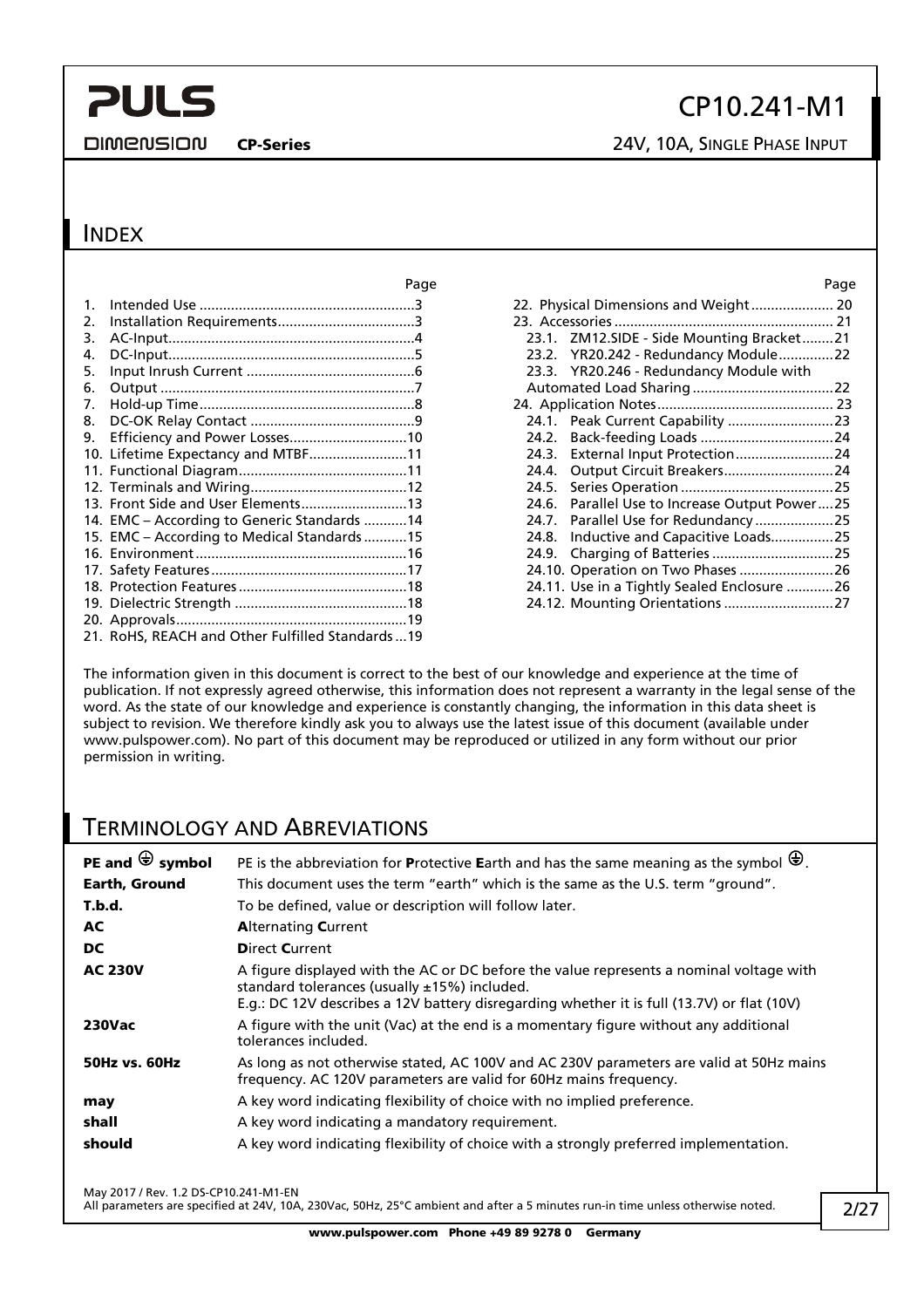<span id="page-2-0"></span>**DIMENSION** 

CP10.241-M1

CP-Series 24V, 10A, SINGLE PHASE INPUT

#### 1. INTENDED USE

This device is intended for use in medical equipment as well as for general use such as in industrial control, office, communication, and instrumentation equipment.

Do not use this device in equipment, where malfunction may cause severe personal injury or threaten human life.

#### <span id="page-2-1"></span>2. INSTALLATION REQUIREMENTS

**A WARNING** Risk of electrical shock, fire, personal injury or death.

- Turn power off before working on the device. Protect against inadvertent re-powering.
- Do not open, modify or repair the unit.
- Use caution to prevent any foreign objects from entering the housing.
- Do not use in wet locations or in areas where moisture or condensation can be expected.
- Do not touch during power-on, and immediately after power-off. Hot surfaces may cause burns.

This device may only be installed and put into operation by qualified personnel.

This device does not contain serviceable parts. The tripping of an internal fuse is caused by an internal defect. If damage or malfunction should occur during installation or operation, immediately turn power off and send the device to the factory for inspection.

Install the device in an enclosure providing protection against electrical, mechanical and fire hazards.

Install the device onto a DIN-rail according to EN 60715 with the input terminals on the bottom of the device. For other orientations see de-rating requirements in chapter [24.12](#page-26-1).

Make sure that the wiring is correct by following all local and national codes. Use appropriate copper cables that are designed for a minimum operating temperature specified in chapter [12.](#page-11-1)

Do not use the device in pollution degree 3 environments without additional protection or in applications where a degree of protection better than IP20 is required.

A disconnecting means shall be provided for the output of the device when used in applications according to CSA C22.2 No 107.1-01.

The device is designed as "Class of Protection I" equipment according to IEC 61140. A PE (Protective Earth) connection is required.

The device is designed for convection cooling and does not require an external fan. Do not obstruct airflow and do not cover ventilation grid (e.g. cable conduits) by more than 15%!

Keep the following minimum installation clearances when the device is permanently loaded with more than 50% of the nominal current: 40mm on top, 20mm on the bottom, 5mm left and right side. Increase the 5mm to 15mm in case the adjacent device is a heat source.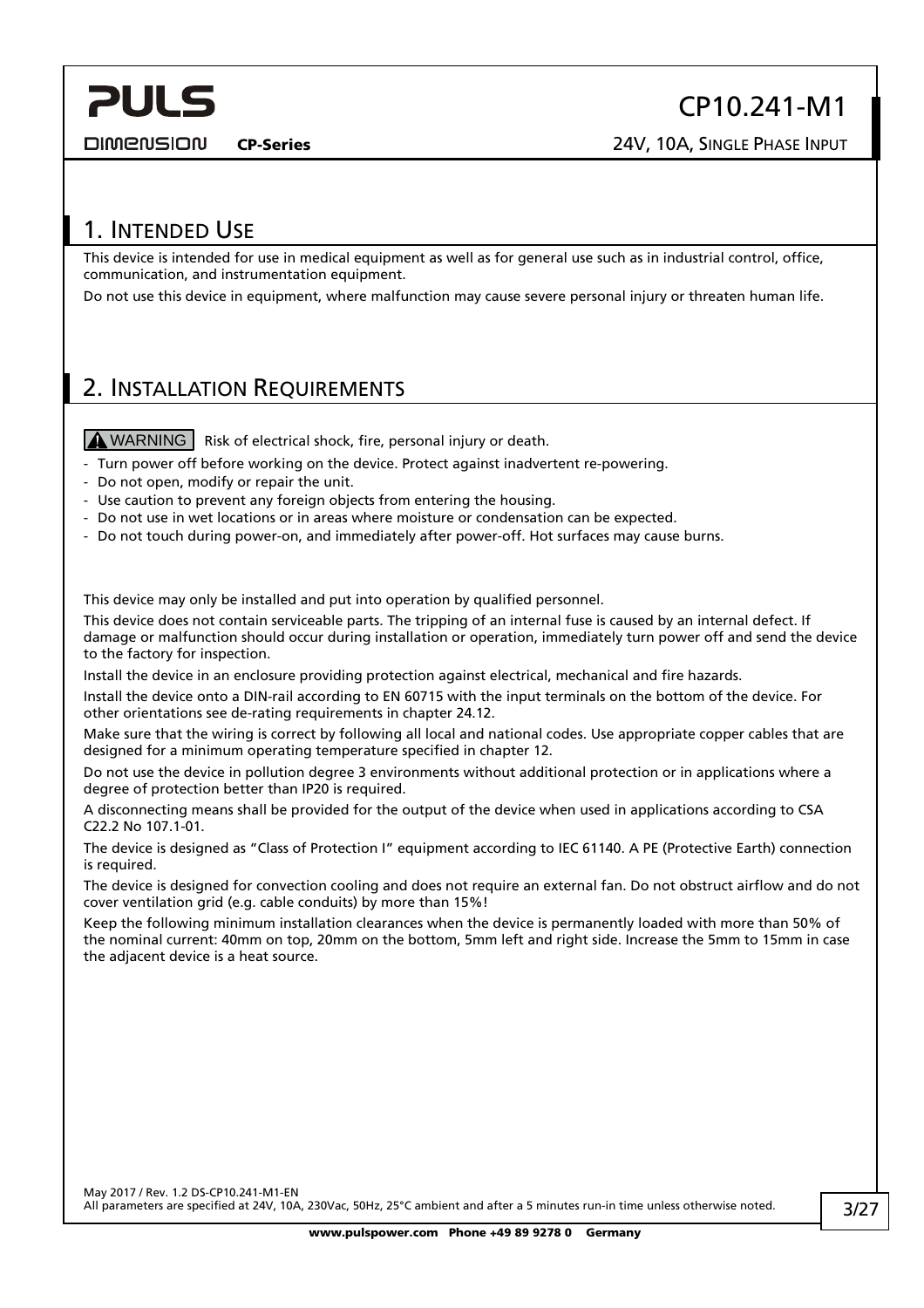<span id="page-3-0"></span>**DIMENSION** 

### CP10.241-M1

CP-Series 24V, 10A, SINGLE PHASE INPUT

#### 3. AC-INPUT

| AC input                        | Nom. | AC 100-240V                          | Suitable for TN-, TT- and IT mains networks |  |  |  |
|---------------------------------|------|--------------------------------------|---------------------------------------------|--|--|--|
| AC input range                  | Min. | 85-264Vac                            | Continuous operation                        |  |  |  |
|                                 | Min. | 264-300Vac                           | For max. 500ms                              |  |  |  |
| Allowed voltage L or N to earth | Max. | 300Vac                               | Continuous, IEC 62477-1                     |  |  |  |
| Input frequency                 | Nom. | $50-60$ Hz                           | ±6%                                         |  |  |  |
| Turn-on voltage                 | Typ. | 80Vac                                | Steady-state value, see Fig. 3-1            |  |  |  |
| Shut-down voltage               | Typ. | 70Vac                                | Steady-state value, see Fig. 3-1            |  |  |  |
|                                 | Typ. | 55Vac                                | Dynamic value (max. 250ms)                  |  |  |  |
| External input protection       |      | See recommendations in chapter 24.3. |                                             |  |  |  |

|                           |      | <b>AC 100V</b>                      | <b>AC 120V</b>    | <b>AC 230V</b>    |                                                                          |
|---------------------------|------|-------------------------------------|-------------------|-------------------|--------------------------------------------------------------------------|
| Input current             | Typ. | 2.60A                               | 2.15A             | 1.13A             | At 24V, 10A, see Fig. 3-3                                                |
| Power factor <sup>*</sup> | Typ. | 0.99                                | 0.99              | 0.97              | At 24V, 10A, see Fig. 3-4                                                |
| Crest factor**)           | Typ. | 1.5                                 | $1.5\,$           | 1.65              | At 24V, 10A                                                              |
| Start-up delay            | Typ. | 300 <sub>ms</sub>                   | 290 <sub>ms</sub> | 240 <sub>ms</sub> | See Fig. 3-2                                                             |
| Rise time                 | Typ. | 30 <sub>ms</sub>                    | 30 <sub>ms</sub>  | 30 <sub>ms</sub>  | At 24V, 10A const. current load,<br>OmF load capacitance, see Fig. 3-2   |
|                           | Typ. | 75 <sub>ms</sub>                    | 75 <sub>ms</sub>  | 75 <sub>ms</sub>  | At 24V, 10A const. current load,<br>10mF load capacitance,, see Fig. 3-2 |
| Turn-on overshoot         | Max. | 200mV                               | 200mV             | 200mV             | See Fig. 3-2                                                             |
| External input protection |      | See recommendations in chapter 24.2 |                   |                   |                                                                          |

ommendations in cha

\*) The power factor is the ratio of the true (or real) power to the apparent power in an AC circuit.

<span id="page-3-1"></span>\*\*) The crest factor is the mathematical ratio of the peak value to RMS value of the input current waveform.



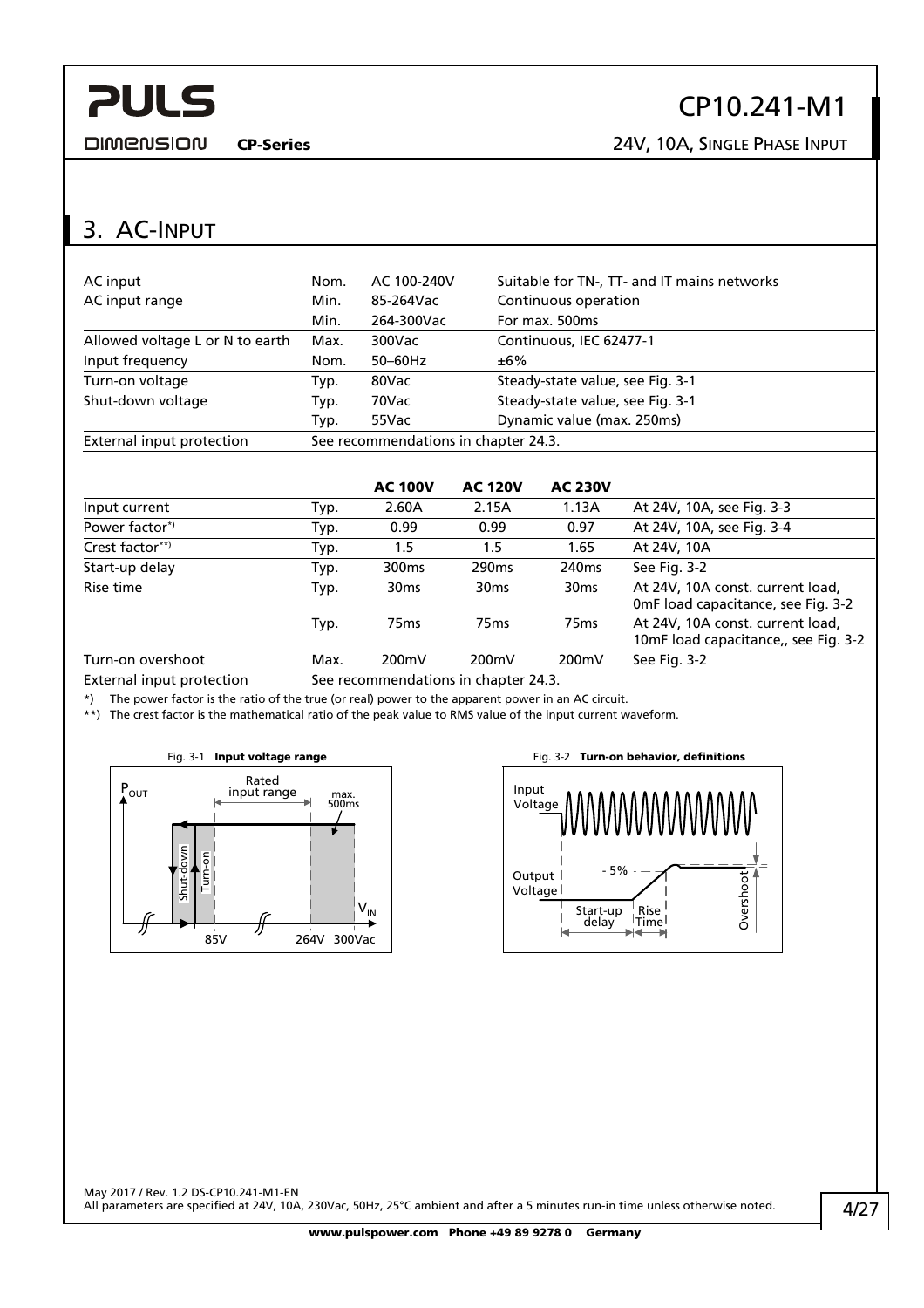#### <span id="page-4-0"></span>**DIMENSION**

### CP10.241-M1

CP-Series 24V, 10A, SINGLE PHASE INPUT

<span id="page-4-1"></span>



### 4. DC-INPUT

| DC input                     | Nom. | DC 110-150V ±20% |                            |
|------------------------------|------|------------------|----------------------------|
| DC input range               | Min. | 88-180Vdc        | Continuous operation       |
| DC input current             | Typ. | 2.35A            | At 110Vdc, at 24V, 10A     |
| Allowed Voltage L/N to Earth | Max. | 375Vdc           | Continuous, IEC 62477-1    |
| Turn-on voltage              | Typ. | 80Vdc            | Steady state value         |
| Shut-down voltage            | Typ. | 70Vdc            | Steady state value         |
|                              | Typ. | 55Vdc            | Dynamic value (max. 250ms) |





#### Fig. 4-1 Wiring for DC Input **Instructions for DC use:**

- a) Use a battery or a similar DC source. A supply from the intermediate DC-bus of a frequency converter is not recommended and can cause a malfunction or damage the unit.
- b) Connect +pole to L and –pole to N.
- c) Connect the PE terminal to an earth wire or to the machine ground.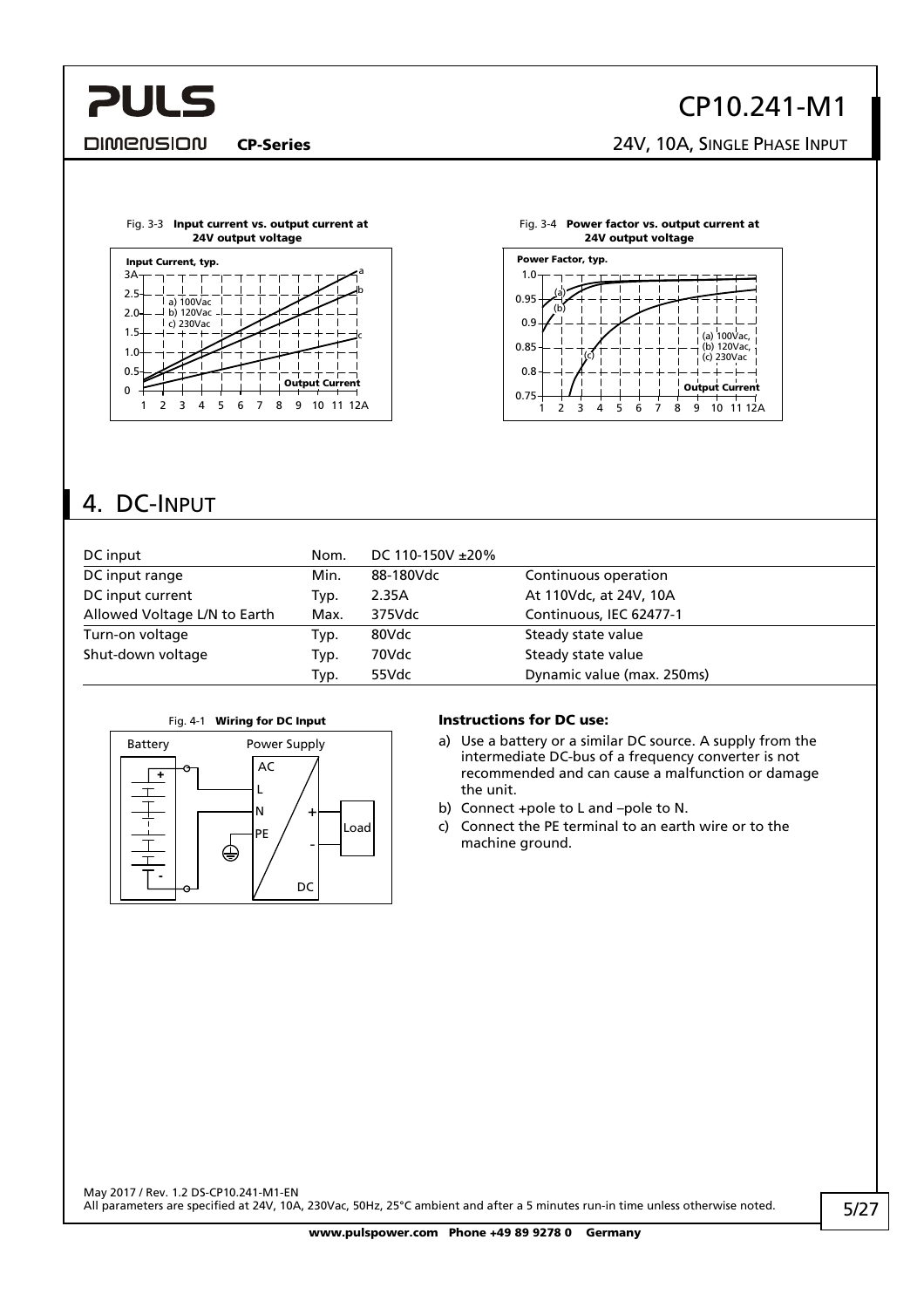<span id="page-5-0"></span>**DIMENSION** 

CP-Series 24V, 10A, SINGLE PHASE INPUT

#### 5. INPUT INRUSH CURRENT

An active inrush limitation circuit (NTCs, which are bypassed by a relay contact) limits the input inrush current after turn-on of the input voltage.

The charging current into EMI suppression capacitors is disregarded in the first microseconds after switch-on.

|                |      | <b>AC 100V</b>       | <b>AC 120V</b>        | <b>AC 230V</b>      |                     |
|----------------|------|----------------------|-----------------------|---------------------|---------------------|
| Inrush current | Max. | 11 $A_{\text{peak}}$ | $7{\sf A}_{\sf peak}$ | $11A_{\text{peak}}$ | At 40°C, cold start |
|                | Typ. | 9A <sub>peak</sub>   | $6A_{\text{peak}}$    | 6A <sub>peak</sub>  | At 25°C, cold start |
|                | Typ. | 9A <sub>peak</sub>   | $6A_{\text{peak}}$    | 9A <sub>peak</sub>  | At 40°C, cold start |
| Inrush energy  | Max. | $0.1A^2s$            | $0.1A^{2}s$           | $0.4A^2s$           | At 40°C, cold start |

#### Fig. 5-1 Typical turn-on behaviour at nominal load, 120Vac input and 25°C ambient

|               | 50ms/DIV |                        |  |
|---------------|----------|------------------------|--|
| Input current |          |                        |  |
|               |          |                        |  |
| Input voltage |          | 6Α                     |  |
|               |          | WWWWWWWWAAAWAANAWAWA   |  |
|               |          |                        |  |
|               |          | Output voltage 20V/DIV |  |

#### Fig. 5-2 Typical turn-on behaviour at nominal load, 230Vac input and 25°C ambient

| 6A∻ |                                | 50ms/DIV |  |  |
|-----|--------------------------------|----------|--|--|
|     | Input current<br>2Á/DIV        |          |  |  |
|     |                                |          |  |  |
|     |                                |          |  |  |
|     |                                |          |  |  |
|     | Input voltage<br>500V/DIV      |          |  |  |
|     | MAAMAMAMAMAMAMAMAMAMAMAMAMAMAM |          |  |  |
|     |                                |          |  |  |
|     | Output voltage 20V/DIV         |          |  |  |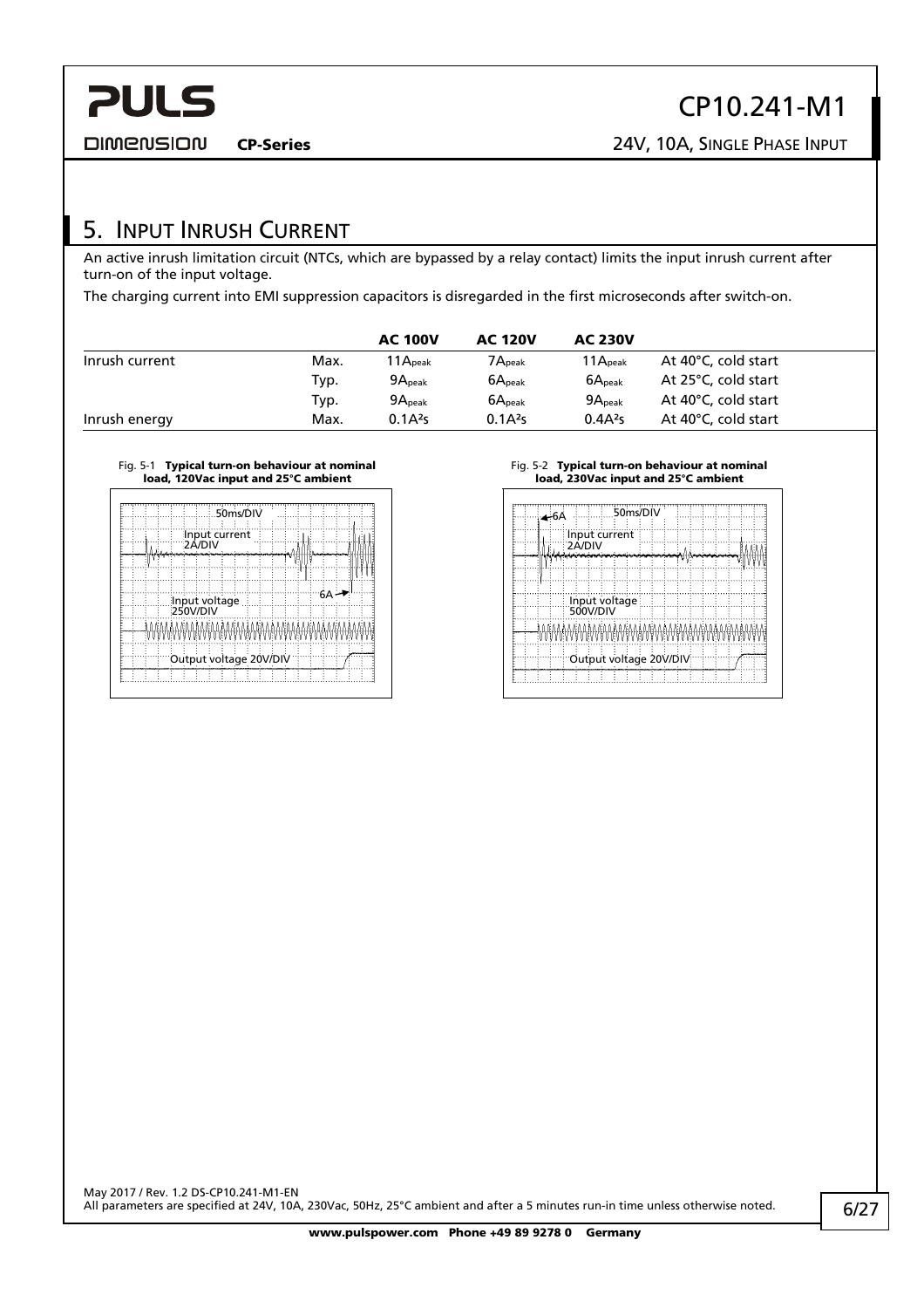<span id="page-6-0"></span>**DIMENSION** 

CP10.241-M1

CP-Series 24V, 10A, SINGLE PHASE INPUT

#### <span id="page-6-1"></span>6. OUTPUT

| Output voltage           | Nom. | 24V                                  |                                                                                                                                                                               |
|--------------------------|------|--------------------------------------|-------------------------------------------------------------------------------------------------------------------------------------------------------------------------------|
| Adjustment range         | Min. | 24-28V                               | Guaranteed                                                                                                                                                                    |
|                          | Max. | $30.0V^{***}$                        | At clockwise end position of potentiometer                                                                                                                                    |
| Factory settings         | Typ. | 24.1V                                | ±0.2%, at full load and cold unit                                                                                                                                             |
| Line regulation          | Max. | 10 <sub>m</sub>                      | 85-300Vac                                                                                                                                                                     |
| Load regulation          | Max. | 50 <sub>m</sub> V                    | Static value, $0A \rightarrow 10A$ ; see Fig. 6-1                                                                                                                             |
| Ripple and noise voltage | Max. | 50mVpp                               | 20Hz to 20MHz, 50Ohm                                                                                                                                                          |
| Output current           | Nom. | 10A                                  | At 24V, ambient temperature <60°C, see Fig. 6-1                                                                                                                               |
|                          | Nom. | $12A^*$                              | At 24V, ambient temperature <45°C, see Fig. 16-1                                                                                                                              |
|                          | Nom. | 7.5A                                 | At 24V and 70°C ambient temperature, see Fig. 16-1                                                                                                                            |
|                          | Nom. | 8.6A                                 | At 28V, ambient temperature <60°C, see Fig. 6-1                                                                                                                               |
|                          | Nom. | $10.3A^{*}$                          | At 28V, ambient temperature <45°C, see Fig. 16-1                                                                                                                              |
|                          | Nom. | 6.45A                                | At 28V and 70°C ambient temperature, see Fig. 16-1                                                                                                                            |
|                          | Typ. | 30A                                  | Up to at least 12ms*****), output voltage stays above<br>20V, see Fig. 6-2 and Fig. 24-3, This peak current is<br>available once every five seconds (hardware<br>controlled). |
| Output power             | Nom. | 240W                                 | Continuously available                                                                                                                                                        |
|                          | Nom. | 288W <sup>*</sup>                    | Power Boost <sup>*</sup>                                                                                                                                                      |
| Overload behaviour       |      | cont. current                        | Output voltage > 13Vdc, see Fig. 6-1                                                                                                                                          |
|                          |      | Hiccup $P^{LUS}$ mode <sup>**)</sup> | Output voltage < 13Vdc, see Fig. 6-1                                                                                                                                          |
| Short-circuit current    | Min. | $12.5A***$                           | Load impedance 45mOhm, see Fig. 6-3                                                                                                                                           |
|                          | Max. | $15.5A***$                           | Load impedance 45mOhm, see Fig. 6-3                                                                                                                                           |
|                          | Max. | 5A                                   | Average (R.M.S.) current, load impedance 50mOhm,<br>see Fig. 6-3                                                                                                              |
|                          | Min. | 28A                                  | Up to 12ms, load impedance 45mOhm, see Fig. 6-2                                                                                                                               |
|                          | Typ. | 30.5A                                | Up to 12ms, load impedance 45mOhm, see Fig. 6-2                                                                                                                               |
| Output capacitance       | Typ. | 4 400µF                              | Included inside the power supply                                                                                                                                              |

\*) Power Boost

This power/ current is continuously allowed up to an ambient temperature of 45°C.

Above 45°C, do not use this power/ current longer than a duty cycle of 10% and/ or not longer than 1 minute every 10 minutes. \*\*) Hiccup*PLUS* Mode

At heavy overloads (when output voltage falls below 13V), the power supply delivers continuous output current for 2s. After this, the output is switched off for approx. 18s before a new start attempt is automatically performed. This cycle is repeated as long as the overload exists. If the overload has been cleared, the device will operate normally. See [Fig. 6-3](#page-7-2) 

\*\*\*) Discharge current of output capacitors is not included.<br>\*\*\*\*) This is the maximum output voltage which can occur at

This is the maximum output voltage which can occur at the clockwise end position of the potentiometer due to tolerances. It is not a guaranteed value which can be achieved. The typical value is about 28.5V.

\*\*\*\*\*) Reduced pulse length for AC 100V mains.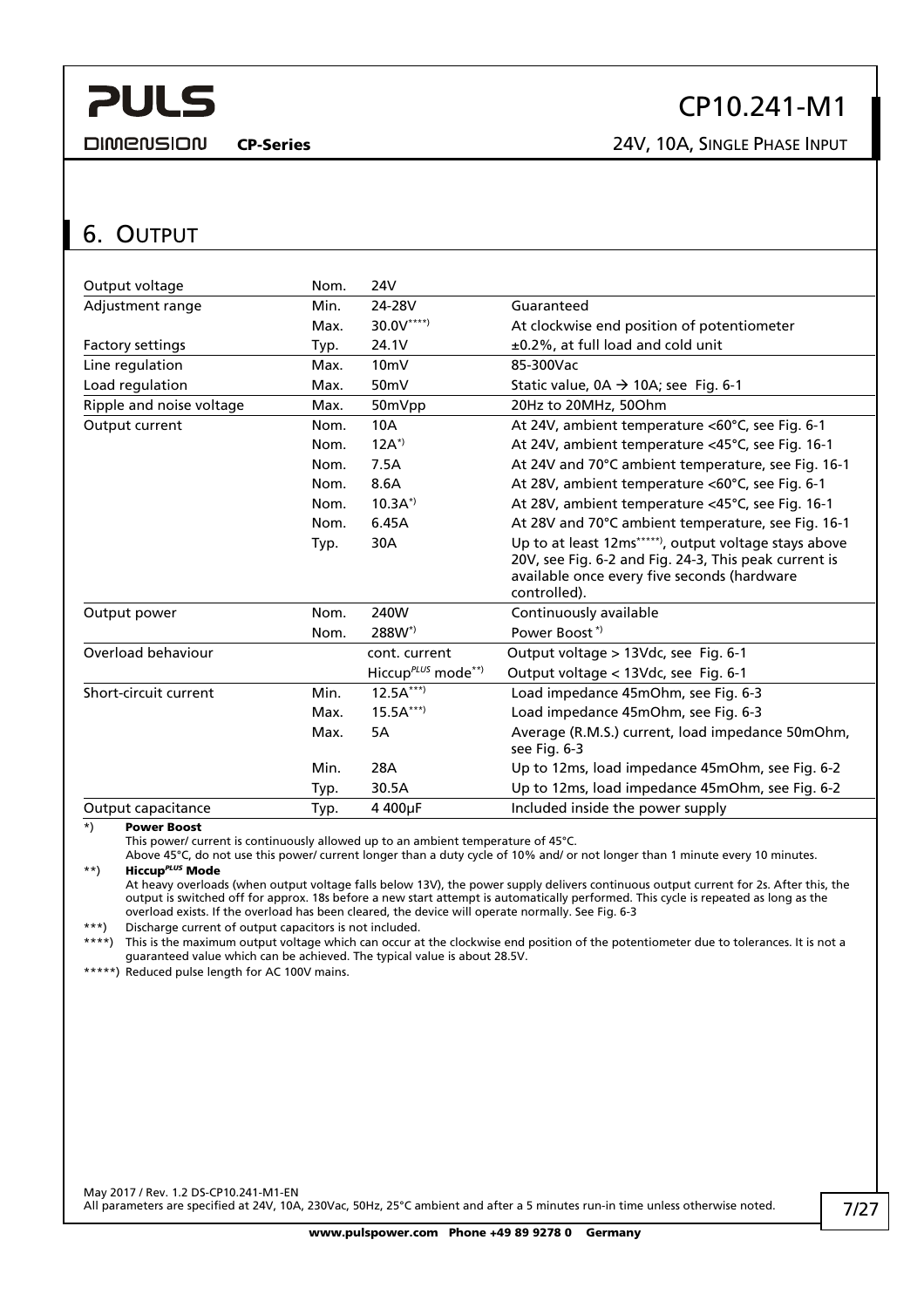#### <span id="page-7-0"></span>**DIMENSION**

## CP10.241-M1

CP-Series 24V, 10A, SINGLE PHASE INPUT

<span id="page-7-1"></span>

Fig. 6-2 Dynamic output current capability, typ.



Fig. 6-3 Short-circuit on output, Hiccup*PLUS* mode, typ.

<span id="page-7-2"></span>

### 7. HOLD-UP TIME

|              |      | <b>AC 100V</b>   | <b>AC 120V</b>   | <b>AC 230V</b>   |                           |
|--------------|------|------------------|------------------|------------------|---------------------------|
| Hold-up Time | Typ. | 73ms             | 73ms             | 73ms             | At 24V, 5A, see Fig. 7-1  |
|              | Min. | 55 <sub>ms</sub> | 55 <sub>ms</sub> | 55 <sub>ms</sub> | At 24V, 5A, see Fig. 7-1  |
|              | Typ. | 37 <sub>ms</sub> | 37 <sub>ms</sub> | 37 <sub>ms</sub> | At 24V, 10A, see Fig. 7-1 |
|              | Min. | 28 <sub>ms</sub> | 28 <sub>ms</sub> | 28 <sub>ms</sub> | At 24V, 10A, see Fig. 7-1 |

<span id="page-7-3"></span>

|                                  | Fig. 7-1 <b>Hold-up time vs. Input voltage</b>                   |   |  |  |  |  |
|----------------------------------|------------------------------------------------------------------|---|--|--|--|--|
| Hold-up Time<br>80 <sub>ms</sub> | a) 24V 5A typ. c) 24V 10A typ.<br>b) 24V 5A min. d) 24V 10A min. |   |  |  |  |  |
| 70                               |                                                                  | a |  |  |  |  |
| 60                               |                                                                  | h |  |  |  |  |
| 50                               |                                                                  |   |  |  |  |  |
| 40                               |                                                                  |   |  |  |  |  |
| 30                               |                                                                  |   |  |  |  |  |
| 20                               |                                                                  |   |  |  |  |  |
| 10                               |                                                                  |   |  |  |  |  |
|                                  | <b>Input Voltage</b>                                             |   |  |  |  |  |

90 120 155 190 230Vac

Hold-up time vs. input voltage example and the Fig. 7-2 Shut-down behavior, definitions



May 2017 / Rev. 1.2 DS-CP10.241-M1-EN All parameters are specified at 24V, 10A, 230Vac, 50Hz, 25°C ambient and after a 5 minutes run-in time unless otherwise noted.

www.pulspower.com Phone +49 89 9278 0 Germany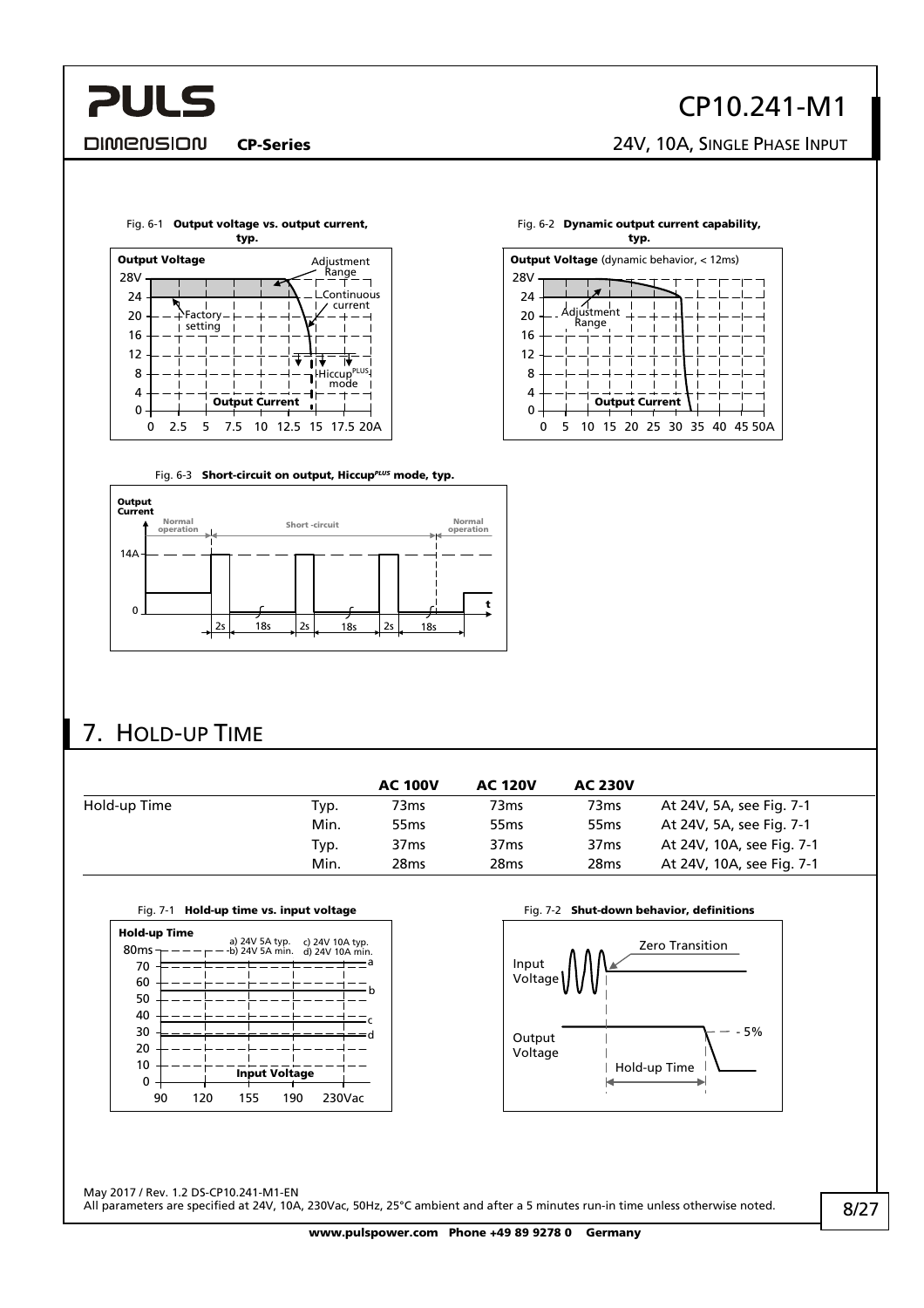<span id="page-8-0"></span>

CP-Series 24V, 10A, SINGLE PHASE INPUT

#### <span id="page-8-1"></span>8. DC-OK RELAY CONTACT

This feature monitors the output voltage on the output terminals of a running power supply.

| Contact closes    |      | As soon as the output voltage reaches typ. 90% of the adjusted output voltage level.                                                                                                   |                       |  |  |  |
|-------------------|------|----------------------------------------------------------------------------------------------------------------------------------------------------------------------------------------|-----------------------|--|--|--|
| Contact opens     |      | As soon as the output voltage dips more than 10% below the adjusted output voltage.<br>Short dips will be extended to a signal length of 100ms. Dips shorter than 1ms will be ignored. |                       |  |  |  |
| Contact ratings   | Max. | 60Vdc 0.3A, 30Vdc 1A, 30Vac 0.5A                                                                                                                                                       | resistive load        |  |  |  |
|                   | Min. | 1mA at 5Vdc                                                                                                                                                                            | min. permissible load |  |  |  |
| Isolation voltage |      | See dielectric strength table in section 18.                                                                                                                                           |                       |  |  |  |

#### Fig. 8-1 DC-ok relay contact behavior

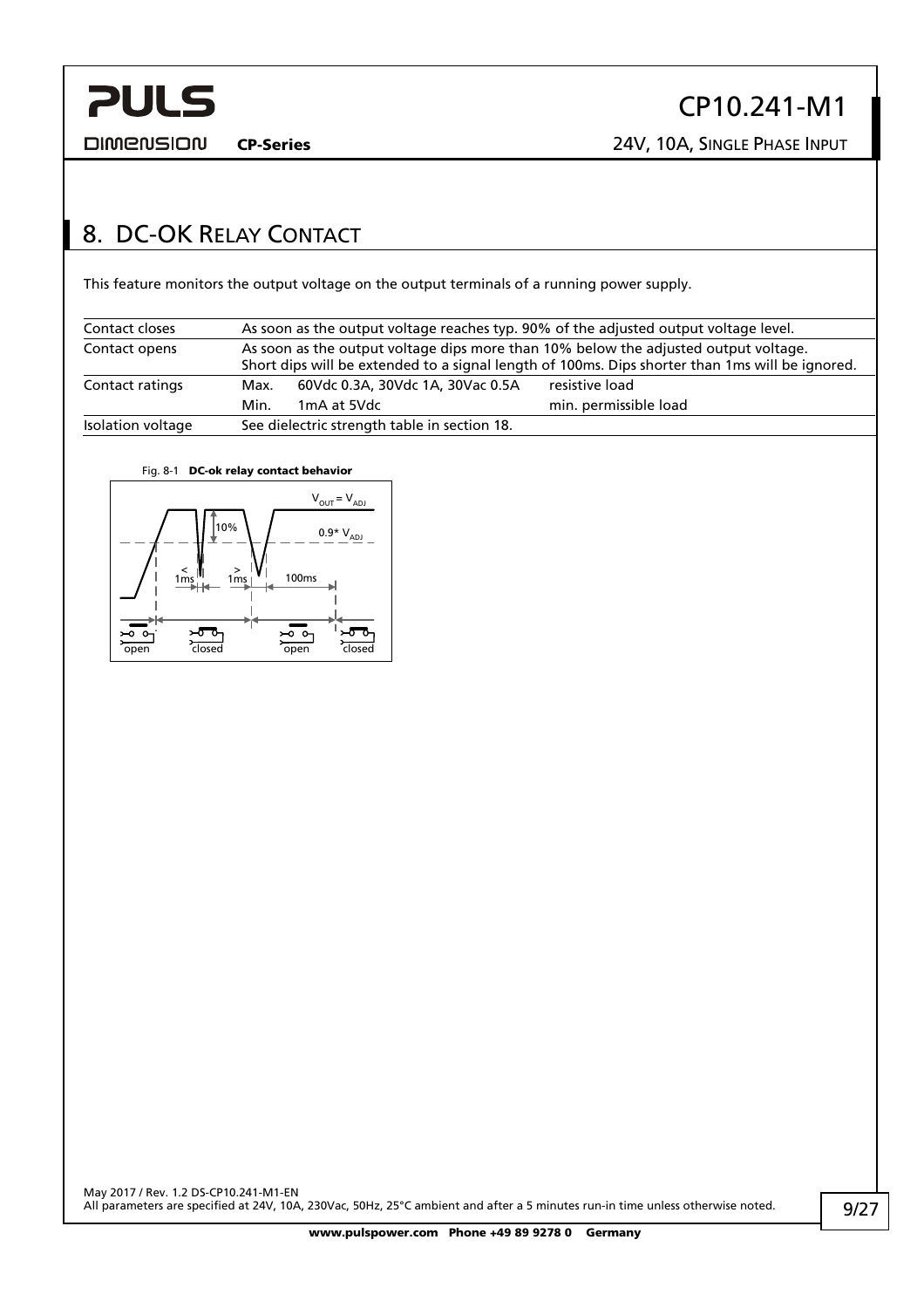### CP10.241-M1

<span id="page-9-0"></span>**DIMENSION** 

CP-Series 24V, 10A, SINGLE PHASE INPUT

### 9. EFFICIENCY AND POWER LOSSES

|                      |      | <b>AC 100V</b> | <b>AC 120V</b> | <b>AC 230V</b> |                                                    |
|----------------------|------|----------------|----------------|----------------|----------------------------------------------------|
| Efficiency           | Typ. | 92.9%          | 93.6%          | 95.2%          | At 24V, 10A                                        |
|                      | Typ. | 92.5%          | 93.4%          | 95.1%          | At 24V, 12A (Power Boost)                          |
| Average efficiency*) | Typ. | 92.5%          | 93.0%          | 94.3%          | 25% at 2.5A, 25% at 5A,<br>25% at 7.5A. 25% at 10A |
| Power losses         | Typ. | 2.5W           | 2.1W           | 1.8W           | At 24V, 0A                                         |
|                      | Typ. | 9.8W           | 8.9W           | 7.1W           | At 24V, 5A                                         |
|                      | Typ. | 18.3W          | 16.4W          | 12.1W          | At 24V, 10A                                        |
|                      | Typ. | 23.4W          | 21.7W          | 14.8W          | At 24V, 12A (Power Boost)                          |

\*) The average efficiency is an assumption for a typical application where the power supply is loaded with 25% of the nominal load for 25% of the time, 50% of the nominal load for another 25% of the time, 75% of the nominal load for another 25% of the time and with 100% of the nominal load for the rest of the time.



Fig. 9-3 Efficiency vs. input voltage at 24V, 10A, typ.



Fig. 9-2 Losses vs. output current at 24V, typ.







May 2017 / Rev. 1.2 DS-CP10.241-M1-EN All parameters are specified at 24V, 10A, 230Vac, 50Hz, 25°C ambient and after a 5 minutes run-in time unless otherwise noted.

www.pulspower.com Phone +49 89 9278 0 Germany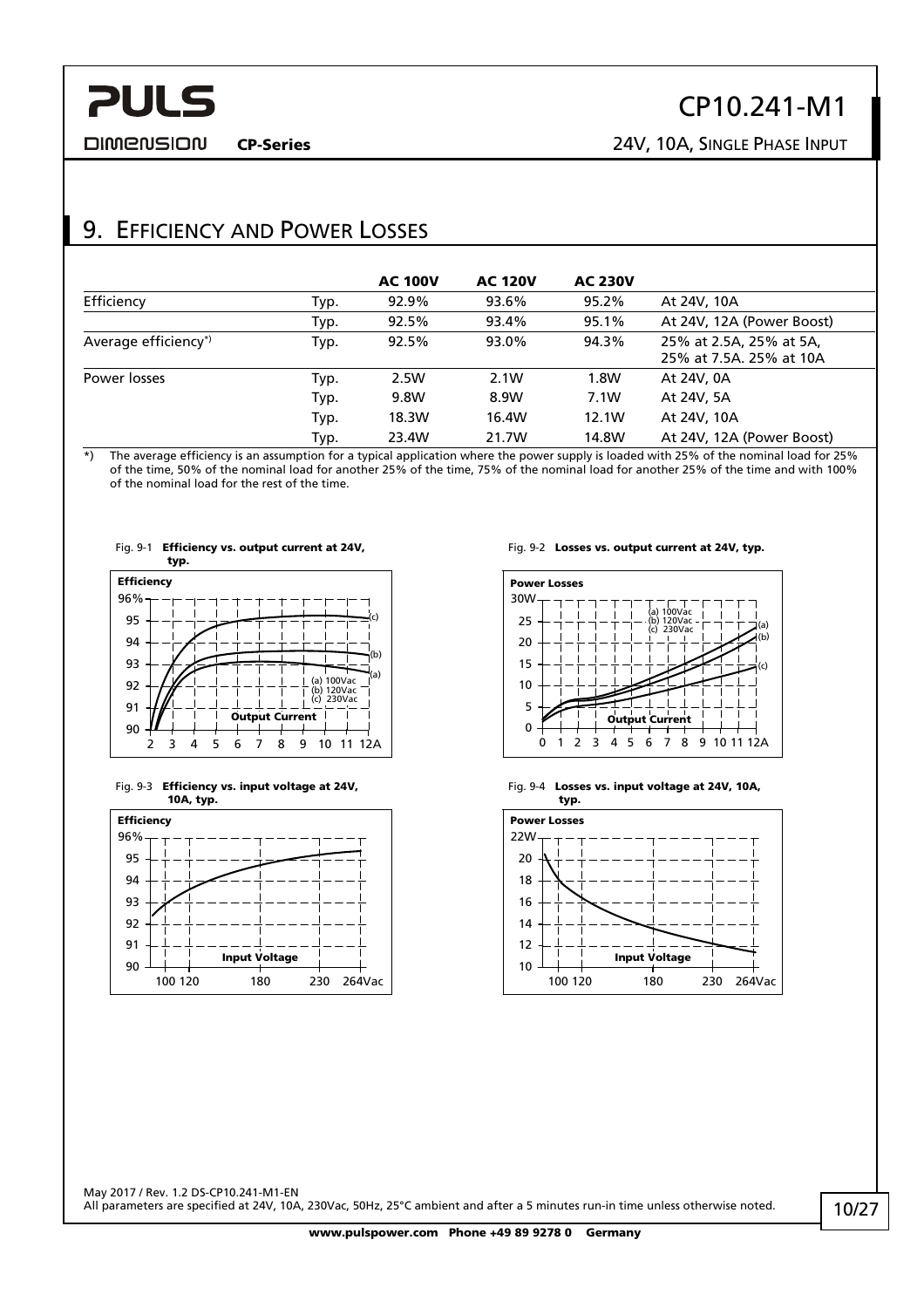<span id="page-10-0"></span>**DIMENSION** 

### CP10.241-M1

CP-Series 24V, 10A, SINGLE PHASE INPUT

#### 10. LIFETIME EXPECTANCY AND MTBF

|                                    | <b>AC 100V</b>         | <b>AC 120V</b>         | <b>AC 230V</b>         |                                                    |
|------------------------------------|------------------------|------------------------|------------------------|----------------------------------------------------|
| Lifetime expectancy*)              | 128 000h               | 141 000h <sup>*)</sup> | 176 000h*)             | At 24V, 5A and $40^{\circ}$ C                      |
|                                    | 61 000h                | 75 000h                | 120 000h               | At 24V, 10A and 40 $^{\circ}$ C                    |
|                                    | 47 000h                | 59 000h                | 101 000h               | At 24V, 12A and 40 $^{\circ}$ C                    |
|                                    | 363 000h <sup>*)</sup> | 399 000h <sup>*)</sup> | 499 000h <sup>*)</sup> | At 24V, 5A and 25 $\degree$ C                      |
|                                    | $173000h^{*}$          | $211000h^*$            | 338 000h <sup>*</sup>  | At 24V, 10A and 25 $\degree$ C                     |
|                                    | 132 000h*)             | 166 000h*)             | $286000h^*$            | At 24V, 12A and 25 $\degree$ C                     |
| SN 29500, IEC 61709<br>$MTBF^{**}$ | 550 000h               | 560 000h               | 661 000h               | At 24V, 10A and 40 $^{\circ}$ C                    |
|                                    | 1 003 000h             | 1017000h               | 1 176 000h             | At 24V, 10A and 25 $\degree$ C                     |
| $MTBF^{**}$<br>MIL HDBK 217F       | 188 000h               | 188 000h               | 213 000h               | At 24V, 10A and 40°C;<br>Ground Benign GB40        |
|                                    | 252 000h               | 252 000h               | 290 000h               | At 24V, 10A and 25°C;<br><b>Ground Benign GB25</b> |
|                                    | 40 000h                | 40 000h                | 47 000h                | At 24V, 10A and 40°C;<br>Ground Fixed GF40         |
|                                    | 51 000h                | 51 000h                | 61 000h                | At 24V, 10A and 25°C;<br>Ground Fixed GF25         |

\*) The Lifetime expectancy shown in the table indicates the minimum operating hours (service life) and is determined by the lifetime expectancy of the built-in electrolytic capacitors. Lifetime expectancy is specified in operational hours and is calculated according to the capacitor's manufacturer specification. The manufacturer of the electrolytic capacitors only guarantees a maximum life of up to 15 years (131 400h). Any number exceeding this value is a calculated theoretical lifetime which can be used to compare devices.

\*\*) MTBF stands for Mean Time Between Failure, which is calculated according to statistical device failures, and indicates reliability of a device. It is the statistical representation of the likelihood of a unit to fail and does not necessarily represent the life of a product. The MTBF figure is a statistical representation of the likelihood of a device to fail. A MTBF figure of e.g. 1 000 000h means that statistically one unit will fail every 100 hours if 10 000 units are installed in the field. However, it cannot be determined if the failed unit has been running for 50 000h or only for 100h.

### 11. FUNCTIONAL DIAGRAM



www.pulspower.com Phone +49 89 9278 0 Germany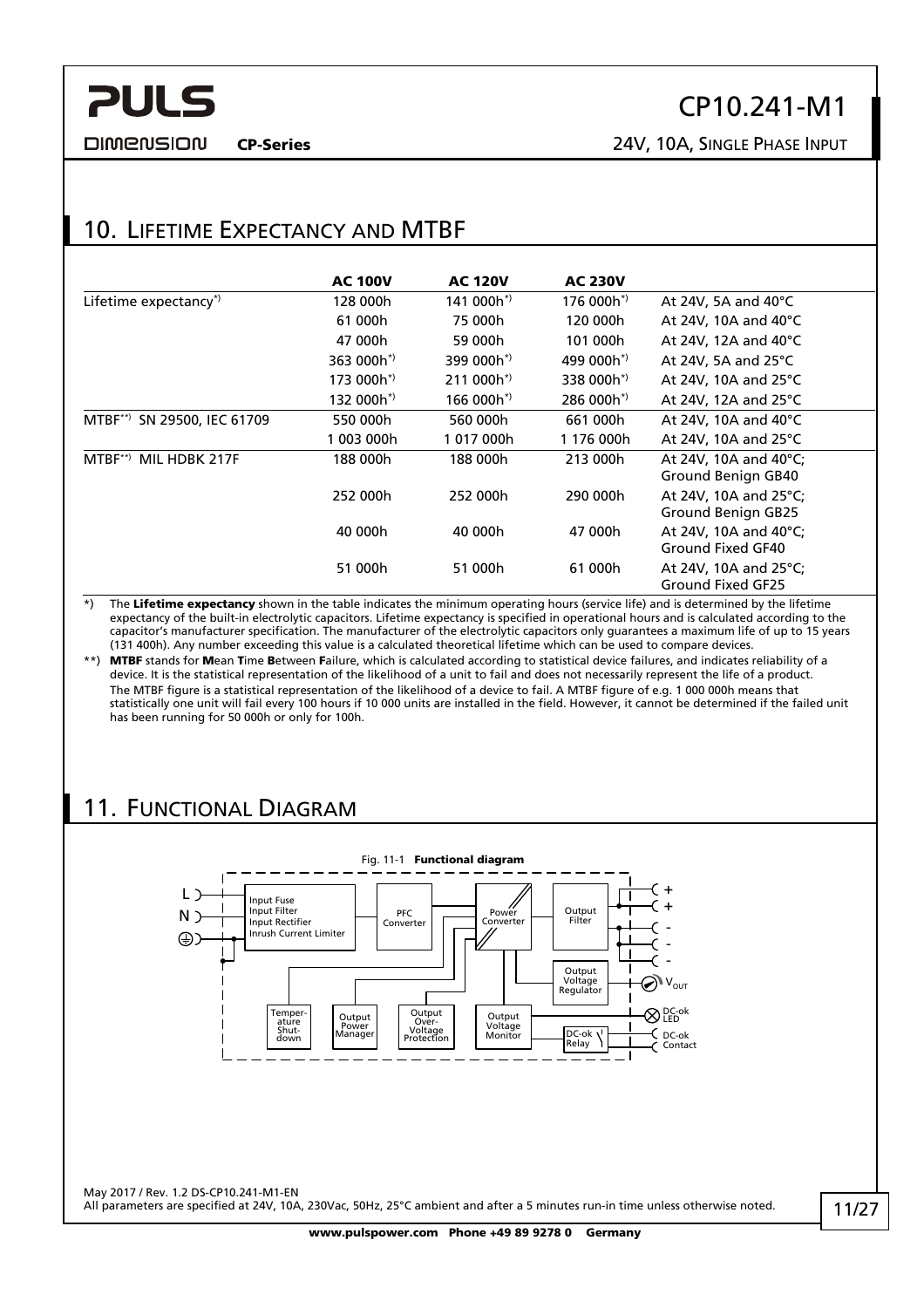<span id="page-11-0"></span>

CP-Series 24V, 10A, SINGLE PHASE INPUT

#### <span id="page-11-1"></span>12. TERMINALS AND WIRING

The terminals are IP20 finger safe constructed and suitable for field- and factory wiring.

|                                    | <b>Input and Output</b>              | <b>DC-OK-Signal</b>        |
|------------------------------------|--------------------------------------|----------------------------|
| <b>Type</b>                        | Quick-connect spring-clamp terminals | Push-in terminals          |
| Solid wire                         | Max. $6mm^2$                         | Max. $1.5$ mm <sup>2</sup> |
| Stranded wire                      | Max. $4mm2$                          | Max. $1.5$ mm <sup>2</sup> |
| <b>American Wire Gauge</b>         | Max. AWG 20-10                       | Max. AWG 28-16             |
| Wire diameter (including ferrules) | Max. 2.8mm                           | Max. 1.6mm                 |
| Wire stripping length              | $10mm/0.4$ inch                      | 7mm / 0.28inch             |
| Screwdriver                        | Not applicable                       | Not required               |
| Recommended tightening torque      | Not applicable                       | Not applicable             |

#### Instructions:

- a) Use appropriate copper cables that are designed for minimum operating temperatures of: 90°C for ambient between 45°C and 60°C minimum 105°C for ambient up to 70°C minimum.
- b) Follow national installation codes and installation regulations!
- c) Ensure that all strands of a stranded wire enter the terminal connection!
- d) Do not use the unit without PE connection.
- e) Unused terminal compartments should be securely tightened.
- f) Ferrules are allowed.

#### Daisy chaining:

Daisy chaining (jumping from one power supply output to the next) is allowed as long as the average output current through one terminal pin does not exceed 25A. If the current is higher, use a separate distribution terminal block as shown in [Fig. 12-2.](#page-11-2)

<span id="page-11-2"></span>



#### Fig. 12-1 Daisy chaining of outputs Fig. 12-2 Using distribution terminals

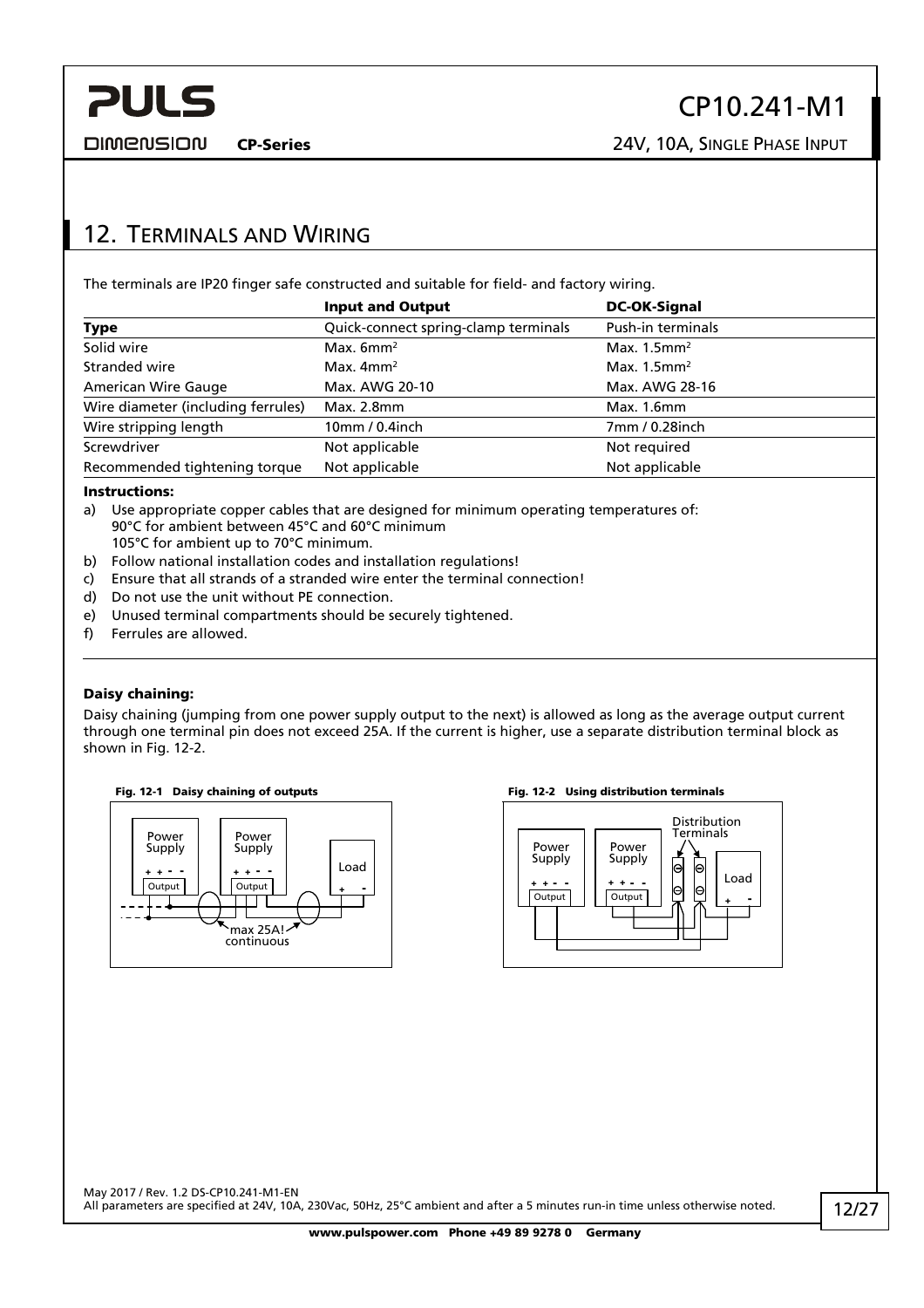<span id="page-12-0"></span>**DIMENSION** 

CP10.241-M1

CP-Series 24V, 10A, SINGLE PHASE INPUT

#### 13. FRONT SIDE AND USER ELEMENTS

A Input Terminals

N, L Line input

Quick-connect spring-clamp terminals

PE (Protective Earth) input

Fig. 13-1



AC: 100-240V

**B** Output Terminals (two identical + poles and three identical - poles) Quick-connect spring-clamp terminals + Positive output – Negative (return) output  $C$  Output voltage potentiometer Open the flap to adjust the output voltage. Factory set: 24.1V D DC-OK LED (areen) On, when the output voltage is >90% of the adjusted output voltage E DC-OK Relay Contact (Push-in terminals)

Monitors the output voltage of the running power supply. See chapter [8](#page-8-1) for details.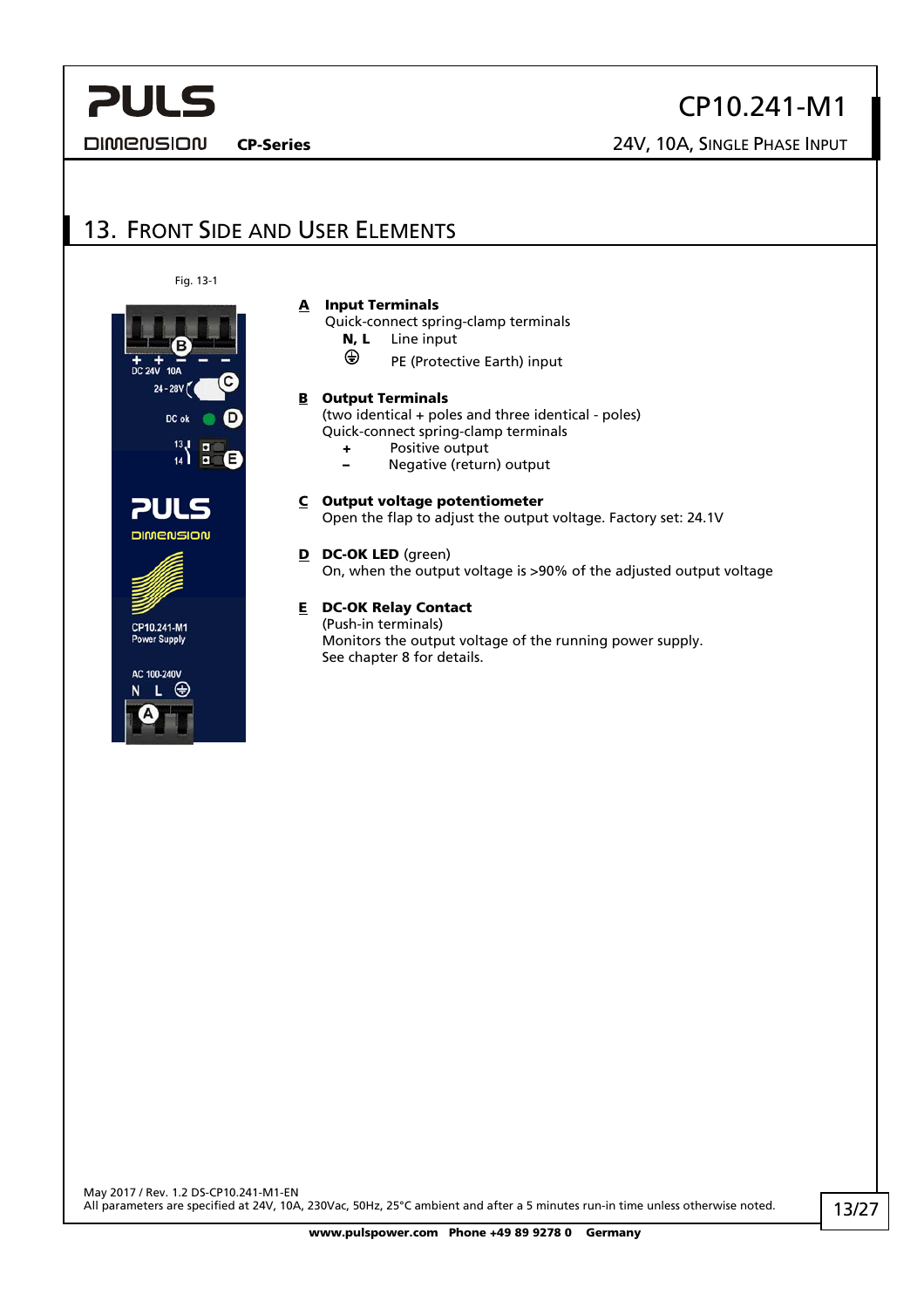<span id="page-13-0"></span>

CP10.241-M1

**DIMENSION** 

#### 14. EMC – ACCORDING TO GENERIC STANDARDS

In regards to EMC, the power supply is designed for applications in medical applications, industrial environment as well as in residential, commercial and light industry environment.

| <b>EMC Immunity</b>      | According to generic standards: EN 61000-6-1 and EN 61000-6-2 |                                                          |                    |                                   |
|--------------------------|---------------------------------------------------------------|----------------------------------------------------------|--------------------|-----------------------------------|
| Electrostatic discharge  | EN 61000-4-2                                                  | Contact discharge<br>Air discharge                       | 8kV<br>15kV        | Criterion A<br><b>Criterion A</b> |
| Electromagnetic RF field | EN 61000-4-3                                                  | 80MHz-2.7GHz                                             | 20V/m              | Criterion A                       |
| Fast transients (Burst)  | EN 61000-4-4                                                  | Input lines                                              | 4kV                | Criterion A                       |
|                          |                                                               | Output lines                                             | 2kV                | Criterion A                       |
|                          |                                                               | DC-OK signal (coupling clamp)                            | 2kV                | <b>Criterion A</b>                |
| Surge voltage on input   | EN 61000-4-5                                                  | $L \rightarrow N$                                        | 2kV                | Criterion A                       |
|                          |                                                               | $L \rightarrow PE, N \rightarrow PE$                     | 4kV                | <b>Criterion A</b>                |
| Surge voltage on output  | EN 61000-4-5                                                  | $+ \rightarrow -$                                        | 1kV                | Criterion A                       |
|                          |                                                               | $+/ \rightarrow$ PE                                      | 2kV                | <b>Criterion A</b>                |
| Surge voltage on Signals | EN 61000-4-5                                                  | DC-OK signal $\rightarrow$ PE                            | 1kV                | Criterion A                       |
| Conducted disturbance    | EN 61000-4-6                                                  | 0.15-80MHz                                               | <b>20V</b>         | <b>Criterion A</b>                |
| Mains voltage dips       | EN 61000-4-11                                                 | 0% of 100Vac                                             | 0Vac, 20ms         | Criterion A                       |
|                          |                                                               | 40% of 100Vac                                            | 40Vac, 200ms       | Criterion C                       |
|                          |                                                               | 70% of 100Vac                                            | 70Vac, 500ms       | Criterion A                       |
|                          |                                                               | 0% of 200Vac                                             | 0Vac, 20ms         | Criterion A                       |
|                          |                                                               | 40% of 200Vac                                            | 80Vac, 200ms       | <b>Criterion A</b>                |
|                          |                                                               | 70% of 200Vac                                            | 140Vac, 500ms      | <b>Criterion A</b>                |
| Voltage interruptions    | EN 61000-4-11                                                 | 0% of 200Vac                                             | 0Vac, 5000ms       | Criterion C                       |
| Voltage sags             | SEMI F47 0706                                                 | dips on the input voltage according to SEMI F47 standard |                    |                                   |
|                          |                                                               | 80% of 120Vac (96Vac)                                    | 1000 <sub>ms</sub> | Criterion A                       |
|                          |                                                               | 70% of 120Vac (84Vac)                                    | 500 <sub>ms</sub>  | <b>Criterion A</b>                |
|                          |                                                               | 50% of 120Vac (60Vac)                                    | 200 <sub>ms</sub>  | <b>Criterion A</b>                |
| Powerful transients      | <b>VDE 0160</b>                                               | Over entire load range                                   | 750V, 0.3ms        | <b>Criterion A</b>                |

Criterions:

A: Power supply shows normal operation behavior within the defined limits.

C: Temporary loss of function is possible. Power supply may shut-down and restarts by itself. No damage or hazards for the power supply will occur.

| <b>EMC Emission</b>                   | According to generic standards: EN 61000-6-3 and EN 61000-6-4    |                                                                                        |  |  |
|---------------------------------------|------------------------------------------------------------------|----------------------------------------------------------------------------------------|--|--|
| Conducted emission<br>input lines     | EN 55011, EN 55015, EN 55022, FCC Part<br>15, CISPR 11, CISPR 22 | Class B for AC Input voltages and Class A<br>for DC input voltages                     |  |  |
| Conducted emission<br>output lines**) | IEC/CISPR 16-1-2, IEC/CISPR 16-2-1                               | 12dB higher than average limits for DC<br>power port according to EN 61000-6-3**)      |  |  |
| Radiated emission                     | EN 55011, EN 55022                                               | Class B                                                                                |  |  |
| Harmonic input current                | EN 61000-3-2                                                     | Class A fulfilled between 0A and 12A load<br>Class C fulfilled between 6A and 12A load |  |  |
| Voltage fluctuations, flicker         | EN 61000-3-3                                                     | $Fulfilled^*$                                                                          |  |  |

This device complies with FCC Part 15 rules.

Operation is subjected to following two conditions: (1) this device may not cause harmful interference, and (2) this device must accept any interference received, including interference that may cause undesired operation.

\*) Tested with constant current loads, non pulsing

\*\*) For information only, not mandatory for EN 61000-6-3 or EN 61000-6-4

 Restrictions apply only for applications in residential, commercial and light-industrial environments, where local DC power networks according

to EN 61000-6-3 are involved. No restrictions for all kinds of industrial applications.

May 2017 / Rev. 1.2 DS-CP10.241-M1-EN

All parameters are specified at 24V, 10A, 230Vac, 50Hz, 25°C ambient and after a 5 minutes run-in time unless otherwise noted.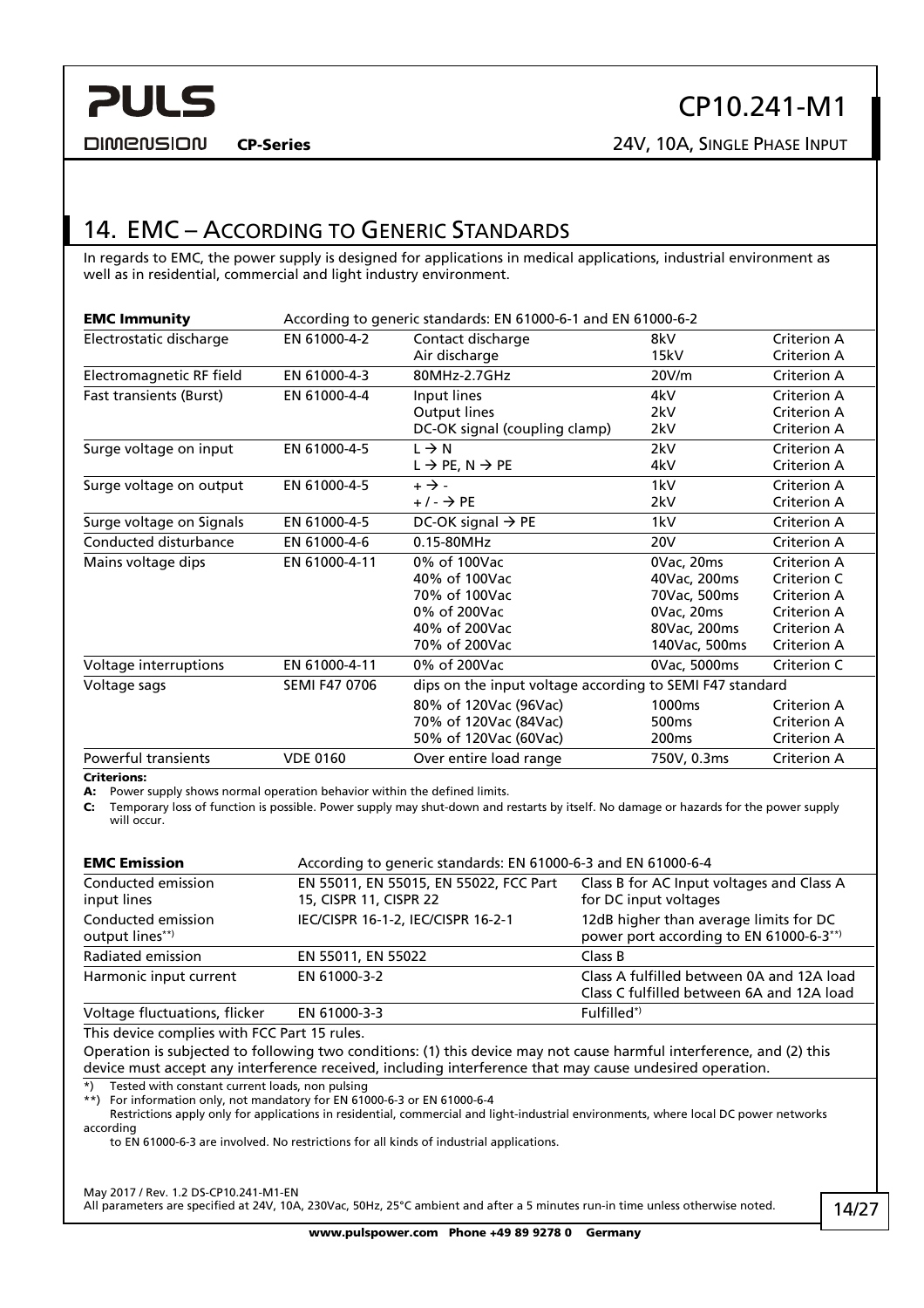<span id="page-14-0"></span>**DIMENSION** 

### CP10.241-M1

CP-Series 24V, 10A, SINGLE PHASE INPUT

#### 15. EMC – ACCORDING TO MEDICAL STANDARDS

| <b>EMC Immunity</b>                      | According to medical standard: EN 60601-1-2 |                                                                  |                    |                                                  |  |
|------------------------------------------|---------------------------------------------|------------------------------------------------------------------|--------------------|--------------------------------------------------|--|
| Electrostatic discharge                  | EN 61000-4-2                                | Contact discharge<br>Air discharge<br>Air discharge DC OK signal | 8kV<br>15kV<br>8kV | Criterion A<br>Criterion A<br><b>Criterion A</b> |  |
| Electromagnetic RF field                 | EN 61000-4-3                                | 80MHz-2.7GHz                                                     | 10V/m              | Criterion A                                      |  |
|                                          | EN 61000-4-3,<br>EN 60601-1-2<br>table 9    | 385MHz-5.78GHz                                                   | $9-28V/m$          | Criterion A                                      |  |
| <b>Fast transients (Burst)</b>           | EN 61000-4-4                                | Input lines                                                      | 2kV                | Criterion A                                      |  |
|                                          |                                             | Output lines                                                     | 1kV                | <b>Criterion A</b>                               |  |
|                                          |                                             | DC-OK signal (coupling clamp)                                    | 1kV                | Criterion A                                      |  |
| Surge voltage on input                   | EN 61000-4-5                                | $L \rightarrow N$                                                | 1kV                | Criterion A                                      |  |
|                                          |                                             | $L \rightarrow PE$ , N $\rightarrow PE$                          | 2kV                | Criterion A                                      |  |
| Conducted disturbance                    | EN 61000-4-6                                | 0.15-80MHz                                                       | 6V                 | Criterion A                                      |  |
| Rated power frequency<br>magnetic fields | EN 61000-4-8                                | Frequency 50Hz<br>Frequency 60Hz                                 | 30A/m<br>30A/m     | Criterion A<br>Criterion A                       |  |
| Mains voltage dips                       | EN 61000-4-11                               | 0% of 100Vac                                                     | 0Vac, 10ms         | Criterion A                                      |  |
|                                          |                                             | 0% of 100Vac                                                     | 0Vac, 20ms         | Criterion A                                      |  |
|                                          |                                             | 70% of 100Vac                                                    | 70Vac, 500ms       | Criterion A                                      |  |
|                                          |                                             | 0% of 240Vac                                                     | 0Vac, 10ms         | Criterion A                                      |  |
|                                          |                                             | 0% of 240Vac                                                     | 0Vac, 20ms         | Criterion A                                      |  |
|                                          |                                             | 70% of 240Vac                                                    | 168Vac, 500ms      | Criterion A                                      |  |
| Voltage interruptions                    | EN 61000-4-11                               | 0% of 100Vac                                                     | 0Vac, 5000ms       | <b>Criterion B</b>                               |  |
|                                          |                                             | 0% of 240Vac                                                     | 0Vac, 5000ms       | Criterion B                                      |  |
| $Cu$ it and $Cu$                         |                                             |                                                                  |                    |                                                  |  |

rions:

A: Power supply shows normal operation behavior within the defined limits.

B: Output voltage out of range or switches off. DC-OK signal might trigger. Restores automatically after the test.

| <b>EMC Emission</b>               | According to generic standard: EN 60601-1-2 |                                                                                        |
|-----------------------------------|---------------------------------------------|----------------------------------------------------------------------------------------|
| Conducted emission<br>input lines | EN 55011, CISPR 11                          | Class B for AC Input voltages and Class A<br>for DC input voltages                     |
| Radiated emission                 | EN 55011, CISPR 11                          | Class B                                                                                |
| Harmonic input current            | EN 61000-3-2                                | Class A fulfilled between 0A and 12A load<br>Class C fulfilled between 6A and 12A load |
| Voltage fluctuations, flicker     | EN 61000-3-3                                | $Fulfilled^*$                                                                          |

| <b>Switching Frequencies</b> | The power supply has three converters with two different switching frequencies included. |                                                         |  |  |
|------------------------------|------------------------------------------------------------------------------------------|---------------------------------------------------------|--|--|
| Switching frequency 1        | 110kHz                                                                                   | PFC converter, input voltage and output power dependent |  |  |
| Switching frequency 2        | 110kHz to 140kHz                                                                         | Main converter, output power dependent                  |  |  |
| Switching frequency 3        | 60kHz                                                                                    | Auxiliary converter                                     |  |  |
|                              |                                                                                          |                                                         |  |  |

May 2017 / Rev. 1.2 DS-CP10.241-M1-EN All parameters are specified at 24V, 10A, 230Vac, 50Hz, 25°C ambient and after a 5 minutes run-in time unless otherwise noted.

www.pulspower.com Phone +49 89 9278 0 Germany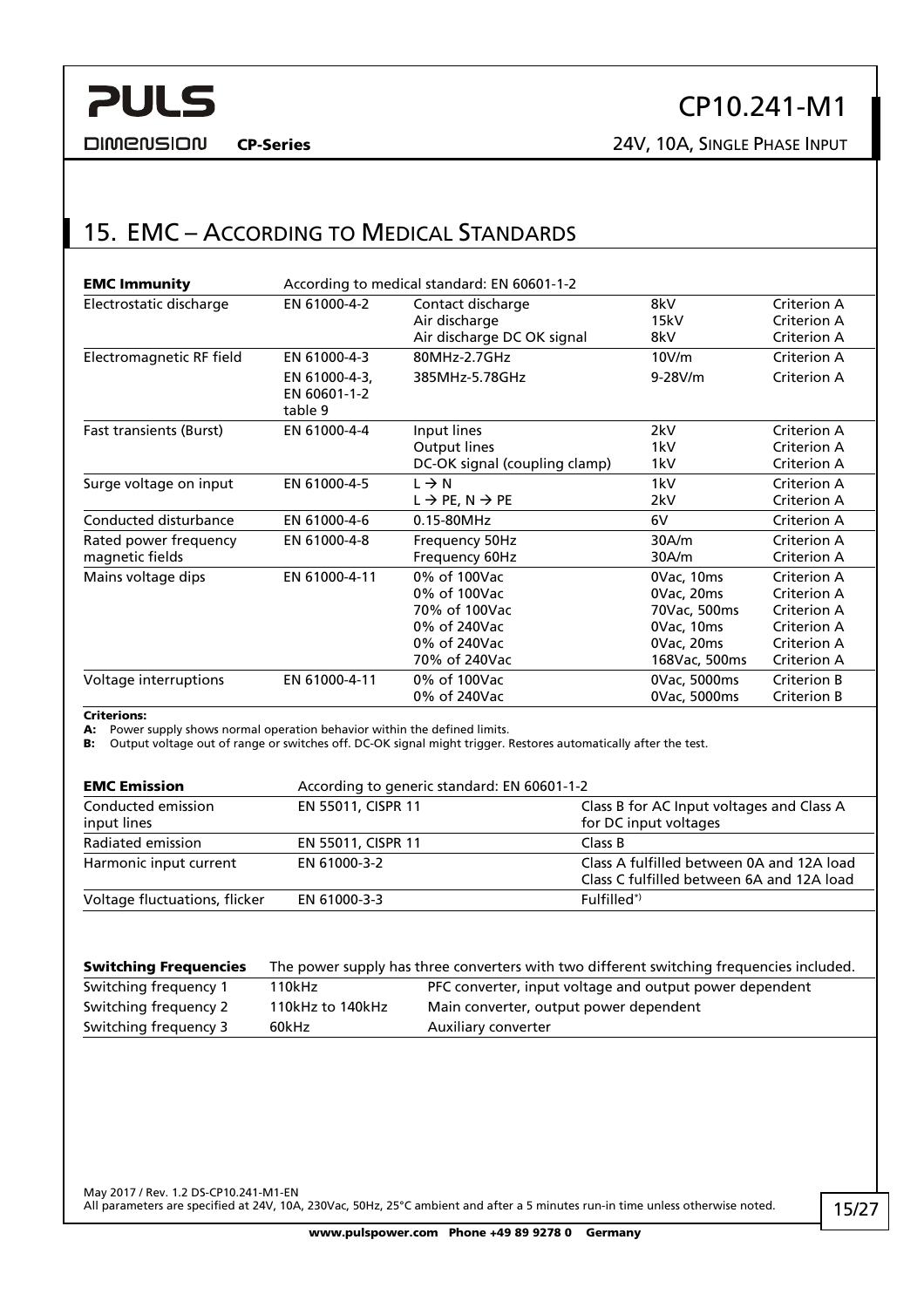<span id="page-15-0"></span>**DIMENSION** 

## 16. ENVIRONMENT

| Operational temperature <sup>*</sup> | -25°C to +70°C (-13°F to 158°F)                                                                                     | Reduce output power according Fig. 16-1                       |  |  |
|--------------------------------------|---------------------------------------------------------------------------------------------------------------------|---------------------------------------------------------------|--|--|
| Non-operational<br>temperature       | -40°C to +85°C (-40°F to 185°F)                                                                                     | For storage and transportation                                |  |  |
| Output de-rating                     | $3.2W$ <sup>o</sup> C                                                                                               | 45°C to 60°C (113°F to 140°F)                                 |  |  |
|                                      | $6W$ <sup>o</sup> C                                                                                                 | 60°C to 70°C (140°F to 158°F)                                 |  |  |
| Humidity**)                          | 5 to 95% r.h.<br>For operation, storage and transportation<br>according to IEC 60068-2-30                           |                                                               |  |  |
| Atmospheric pressure                 | 106-70kPa                                                                                                           | For operation, storage and transportation                     |  |  |
| Vibration sinusoidal                 | 2-17.8Hz: ±1.6mm; 17.8-500Hz: 2g***)<br>2 hours / axis***)                                                          | IEC 60068-2-6                                                 |  |  |
| Shock                                | 30g 6ms, 20g 11ms***)<br>3 bumps / direction, 18 bumps in total                                                     | IEC 60068-2-27                                                |  |  |
| Altitude                             | 0 to 3000m (0 to 9 840ft)                                                                                           | For medical applications                                      |  |  |
|                                      | 0 to 2000m (0 to 6 560ft)                                                                                           | For all other applications                                    |  |  |
|                                      | 2000 to 6000m (6 560 to 20 000ft)                                                                                   | Reduce output power or ambient<br>temperature, see Fig. 16-2. |  |  |
| Altitude de-rating                   | 15W/1000m or 5°C/1000m                                                                                              | Above 2000m (6500ft), see Fig. 16-2                           |  |  |
| Over-voltage category                | $\mathbf{III}$                                                                                                      | Altitudes up to 2000m according to IEC/EN<br>62477-1,         |  |  |
|                                      | Ш                                                                                                                   | For altitudes from 2000m to 6000m                             |  |  |
| Degree of pollution                  | 2                                                                                                                   | According to IEC/EN 62477-1, not conductive                   |  |  |
| <b>LABS</b> compatibility            | The unit does not release any silicone or other LABS-critical substances and is suitable for<br>use in paint shops. |                                                               |  |  |

CP-Series 24V, 10A, SINGLE PHASE INPUT

\*) Operational temperature is the same as the ambient or surrounding temperature and is defined as the air temperature 2cm below the unit.

\*\*) Do not energize while condensation is present

<span id="page-15-1"></span>\*\*\*) Tested in combination with DIN-Rails according to EN 60715 with a height of 15mm and a thickness of 1.3mm and standard orientation.

Fig. 16-1 Output current vs. ambient temp. The South Control of Fig. 16-2 Output current vs. altitude



CP10.241-M1



May 2017 / Rev. 1.2 DS-CP10.241-M1-EN All parameters are specified at 24V, 10A, 230Vac, 50Hz, 25°C ambient and after a 5 minutes run-in time unless otherwise noted.

www.pulspower.com Phone +49 89 9278 0 Germany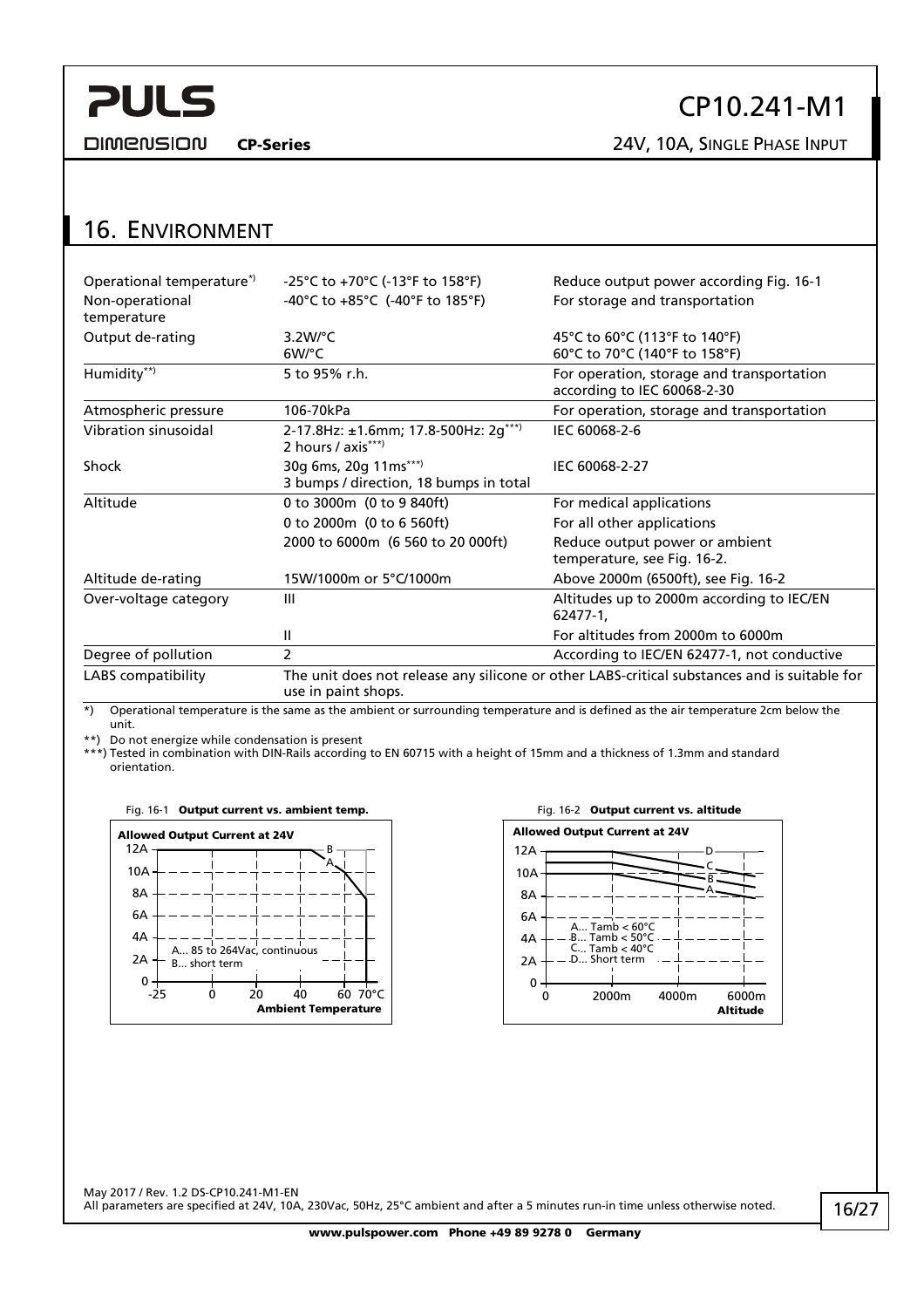<span id="page-16-0"></span>

### CP10.241-M1

CP-Series 24V, 10A, SINGLE PHASE INPUT

#### 17. SAFETY FEATURES

| Input / output separation <sup>1)</sup>   | SELV                                                       | IEC/EN 60950-1                                                                 |
|-------------------------------------------|------------------------------------------------------------|--------------------------------------------------------------------------------|
|                                           | PELV                                                       | IEC/EN 60204-1, IEC/EN 62477-1, IEC 60364-4-41                                 |
|                                           | double or reinforced insulation                            |                                                                                |
| <b>Transformers</b>                       | Safety Isolating<br>Transformers<br>acc. IEC/EN 61558-2-16 | Safety Isolating Transformers corresponding to Part 2-6<br>of the IEC/EN 61558 |
| Class of protection                       |                                                            | PE (Protective Earth) connection required                                      |
| Isolation resistance                      | Min. 500MOhm                                               | Input to output, measured with 500Vdc                                          |
| PE resistance                             | Max. 0.10hm                                                | PE terminal to enclosure                                                       |
| Earth leakage current,                    |                                                            |                                                                                |
| industrial                                | Typ. 0.06mA / 0.17mA                                       | 100Vac, 50Hz, TN-, TT-mains / IT-mains                                         |
|                                           | Typ. 0.09mA / 0.24mA                                       | 120Vac, 60Hz, TN-, TT-mains / IT-mains                                         |
|                                           | Typ. 0.15mA / 0.42mA                                       | 230Vac, 50Hz, TN-, TT-mains / IT-mains                                         |
|                                           | Max. 0.08mA / 0.20mA                                       | 110Vac, 50Hz, TN-, TT-mains / IT-mains                                         |
|                                           | Max. 0.11mA / 0.30mA                                       | 132Vac, 60Hz, TN-, TT-mains / IT-mains                                         |
|                                           | Max. 0.20mA / 0.55mA                                       | 264Vac, 50Hz, TN-, TT-mains / IT-mains                                         |
| Earth leakage current <sup>2) 3)</sup> ,  |                                                            |                                                                                |
| medical                                   | Typ. 0.21mA                                                | 264Vac, 60Hz, normal condition                                                 |
|                                           | Max. 0.24mA                                                | 264Vac, 60Hz, normal condition                                                 |
|                                           | Typ. 0.41mA                                                | 264Vac, 60Hz, single fault condition                                           |
|                                           | Max. 0.47mA                                                | 264Vac, 60Hz, single fault condition                                           |
| Touch current <sup>2) 3)</sup> , medical, |                                                            |                                                                                |
| Mains to enclosure                        | Typ. 0.001mA                                               | 264Vac, 60Hz, normal condition                                                 |
|                                           | Max. 0.001mA                                               | 264Vac, 60Hz, normal condition                                                 |
|                                           | Typ. 0.21mA                                                | 264Vac, 60Hz, single fault condition                                           |
|                                           | Max. 0.24mA                                                | 264Vac, 60Hz, single fault condition                                           |
| Touch current <sup>2) 3)</sup> , medical, |                                                            |                                                                                |
| Mains to output GND (-) pole              | Typ. 0.009mA                                               | 264Vac, 60Hz, normal condition                                                 |
|                                           | Max. 0.015mA                                               | 264Vac, 60Hz, normal condition                                                 |
|                                           | Typ. 0.13mA                                                | 264Vac, 60Hz, single fault condition                                           |
|                                           | Max. 0.15mA                                                | 264Vac, 60Hz, single fault condition                                           |
| Touch current <sup>2) 3)</sup> , medical, |                                                            |                                                                                |
| Mains to output plus $(+)$ pole           | Typ. 0.008mA                                               | 264Vac, 60Hz, normal condition                                                 |
|                                           | Max. 0.013mA                                               | 264Vac, 60Hz, normal condition                                                 |
|                                           | Typ. 0.14mA                                                | 264Vac, 60Hz, single fault condition                                           |
|                                           | Max. 0.16mA                                                | 264Vac, 60Hz, single fault condition                                           |

1) Double or reinforced insulation<br>2) After humidity preconditioning<br>3) No classification according class

2) After humidity preconditioning treatment

3) No classification according class B, BF and CF since the power supply is not suitable for application parts with direct patient contact.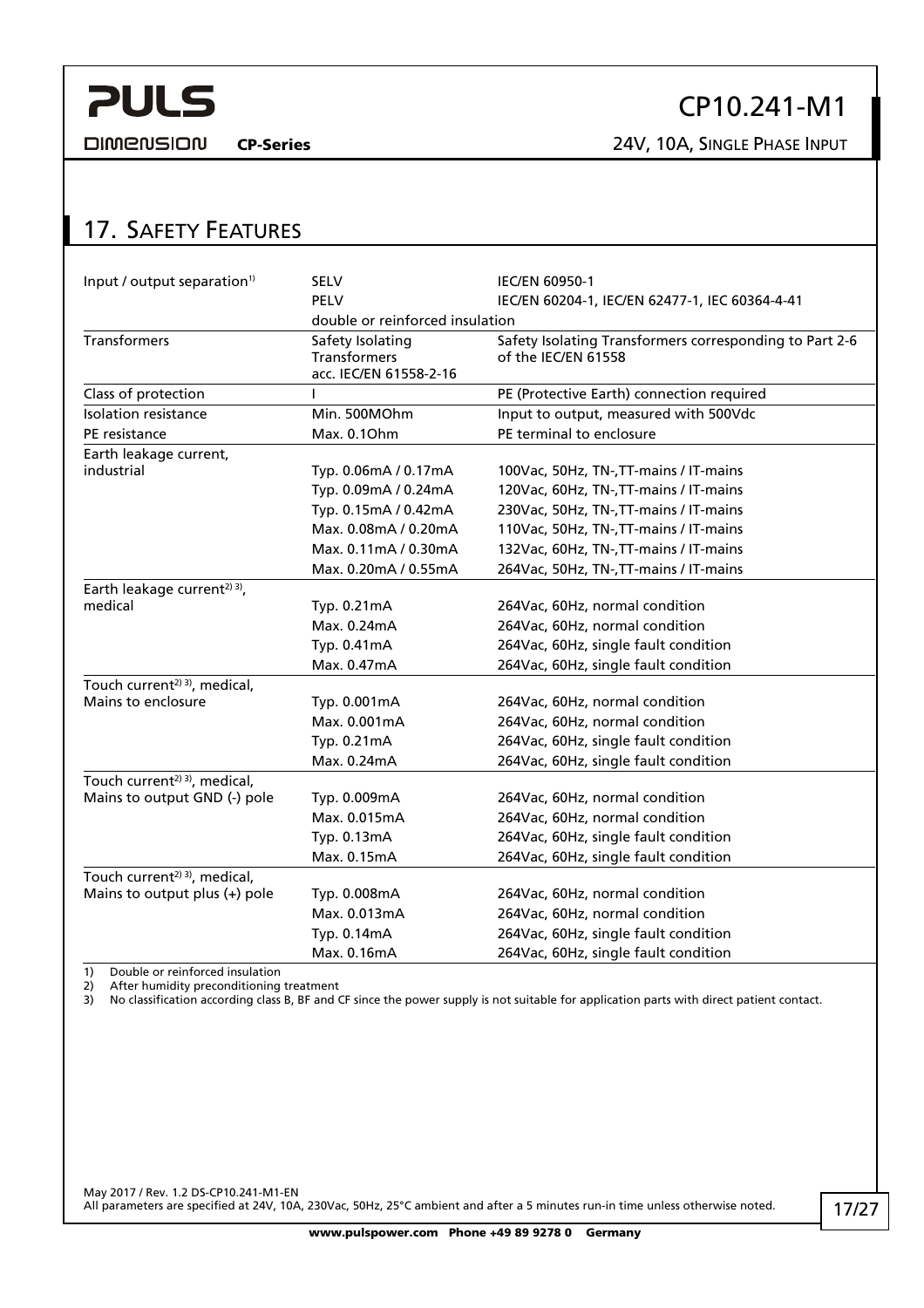<span id="page-17-0"></span>

### CP10.241-M1

CP-Series 24V, 10A, SINGLE PHASE INPUT

#### 18. PROTECTION FEATURES

| Output protection                                        |                                   | Electronically protected against overload, no-load and short-circuits <sup>*</sup>                                                                                    |
|----------------------------------------------------------|-----------------------------------|-----------------------------------------------------------------------------------------------------------------------------------------------------------------------|
| Output over-voltage protection                           | Typ. 30.5Vdc<br>Max. 32Vdc        | In case of an internal power supply defect, a redundant<br>circuit limits the maximum output voltage. The output<br>shuts down and automatically attempts to restart. |
| Degree of protection                                     | <b>IP 20</b>                      | <b>EN/IEC 60529</b><br>For use in a controlled environment according to CSA<br>22.2 No 107.1-01.                                                                      |
| Penetration protection                                   | $>4$ mm                           | e.g. screws, small parts                                                                                                                                              |
| Over-temperature protection                              | yes                               | Output shut-down with automatic restart                                                                                                                               |
| Input transient protection                               | <b>MOV (Metal Oxide Varistor)</b> |                                                                                                                                                                       |
| Internal input fuse                                      | Included (1 fuse in L-line)       | not user replaceable                                                                                                                                                  |
| *) In case of a protection event audible noise may occur |                                   |                                                                                                                                                                       |

\*) In case of a protection event, audible noise may occur.

#### <span id="page-17-1"></span>19. DIELECTRIC STRENGTH

The output voltage is floating and has no ohmic connection to the ground. Type and factory tests are conducted by the manufacturer. Field tests may be conducted in the field using the appropriate test equipment which applies the voltage with a slow ramp (2s up and 2s down). Connect all input-terminals together as well as all output poles before conducting the test. When testing, set the cut-off current settings to the value in the table below.



|                         |     | А       | в       |         | D      |
|-------------------------|-----|---------|---------|---------|--------|
| Type test               | 60s | 3000Vac | 4500Vac | 1500Vac | 500Vac |
| Factory test            | 5s  | 3000Vac | 4000Vac | 1000Vac | 500Vac |
| Field test              | .5s | 2700Vac | 3500Vac | 800Vac  | 500Vac |
| Cut-off current setting |     | >10mA   | > 5mA   | $>$ 5mA | >1mA   |

B\*) When testing input to DC-OK ensure that the max. voltage between DC-OK and the output is not exceeded (column D). We recommend connecting DC-OK pins and the output pins together when performing the test.

#### Insulation Safety Ratings

| Input to Ground  | MOPP, MOOP   |
|------------------|--------------|
| Input to Output  | 2MOPP, 2MOOP |
| Output to Ground | MOPP, MOOP   |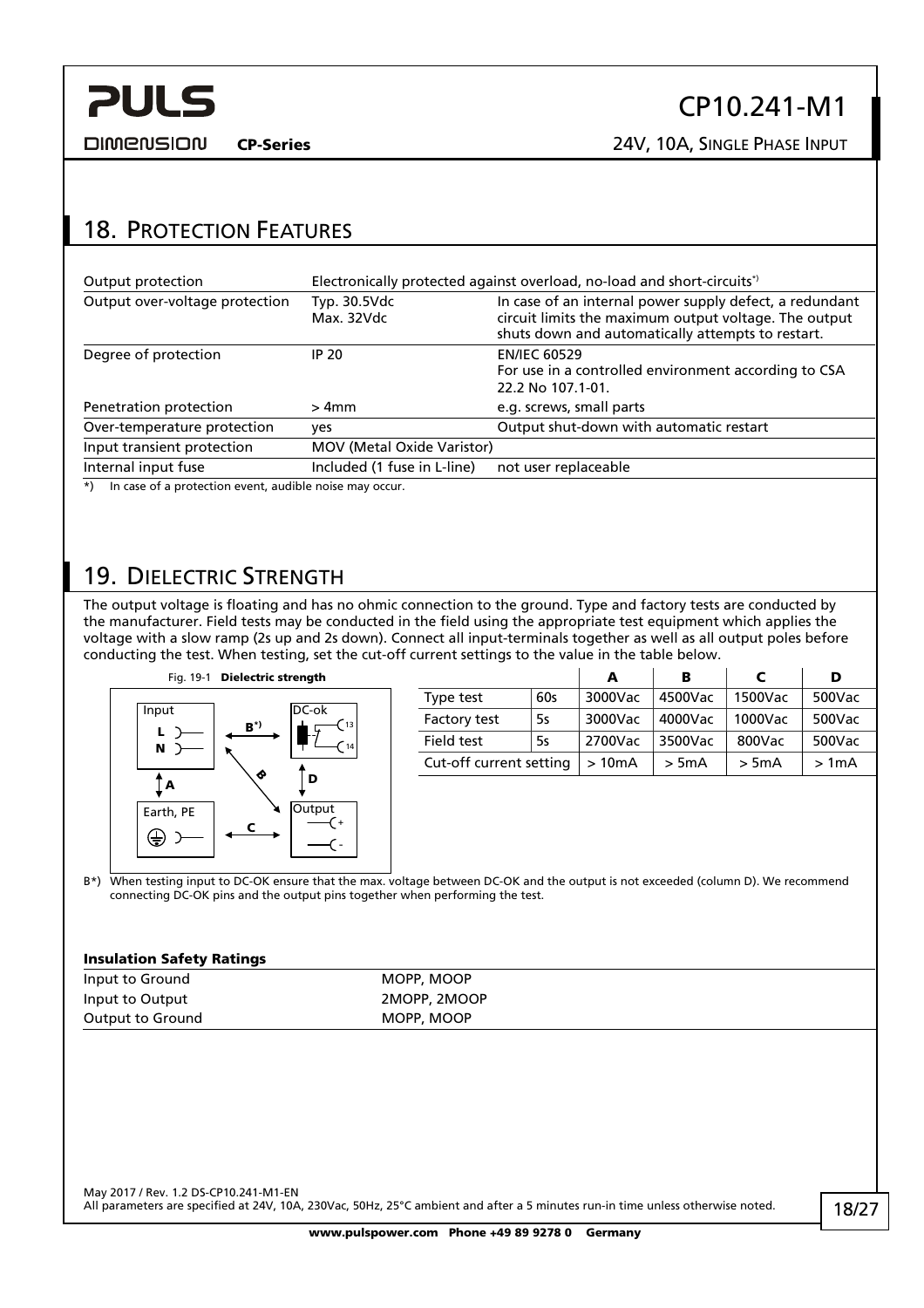<span id="page-18-0"></span>**DIMENSION** 

### CP10.241-M1

CP-Series 24V, 10A, SINGLE PHASE INPUT

#### 20. APPROVALS

| <b>EC Declaration of Conformity</b>               | $\epsilon$                        | The CE mark indicates conformance with the<br>- EMC directive and the<br>- Low-voltage directive (LVD)                                                                              |
|---------------------------------------------------|-----------------------------------|-------------------------------------------------------------------------------------------------------------------------------------------------------------------------------------|
| IEC 60601-1<br>3 <sup>nd</sup> Edition            | <b>IECEE</b><br><b>CB SCHEME</b>  | CB Scheme.<br>Medical electrical equipment – Part 1: General requirements<br>for basic safety and essential performance<br>2x MOPP and 2x MOOP<br>(Except risk assessment)          |
| IEC 60950-1<br>2 <sup>nd</sup> Edition<br>planned | <b>IECEE</b><br><b>CB SCHEME</b>  | CB Scheme,<br>Information Technology Equipment                                                                                                                                      |
| <b>UL 508</b><br>planned                          | <b>US LISTED</b><br>ND. CONT. FO. | Listed for use as Industrial Control Equipment;<br>U.S.A. (UL 508) and Canada (C22.2 No. 107-1-01);<br>E-File: E198865                                                              |
| UL 60950-1<br>2 <sup>nd</sup> Edition<br>planned  |                                   | Recognized for use as Information Technology Equipment,<br>Level 5; U.S.A. (UL 60950-1) and Canada (C22.2 No. 60950-1);<br>E-File: E137006<br>Applicable for altitudes up to 2000m. |

#### 21. ROHS, REACH AND OTHER FULFILLED STANDARDS

| <b>RoHS Directive</b>  | RoHSV                 | Directive 2011/65/EU of the European Parliament and the<br>Council of June 8 <sup>th</sup> , 2011 on the restriction of the use of<br>certain hazardous substances in electrical and electronic<br>equipment.                                                                                                                                                                                                                                             |
|------------------------|-----------------------|-----------------------------------------------------------------------------------------------------------------------------------------------------------------------------------------------------------------------------------------------------------------------------------------------------------------------------------------------------------------------------------------------------------------------------------------------------------|
| <b>REACH Directive</b> | <b>REACH</b>          | Directive 1907/2006/EU of the European Parliament and the<br>Council of June 1 <sup>st</sup> , 2007 regarding the Registration,<br>Evaluation, Authorisation and Restriction of Chemicals<br>(REACH)                                                                                                                                                                                                                                                      |
| EN 60601-1-2           | <b>EMC</b><br>Medical | Medical electrical equipment - Part 1-2: General requirements<br>for basic safety and essential performance - Collateral<br>standard: Electromagnetic compatibility - Requirements and<br>tests<br>Notes:<br>Clause 4.1 (RMA) is exempted<br>$\blacksquare$<br>To maintain basic safety in regards to EMC check PE<br>$\overline{\phantom{0}}$<br>connection every year. Units with mechanical defects or<br>corrosive surfaces should no longer be used. |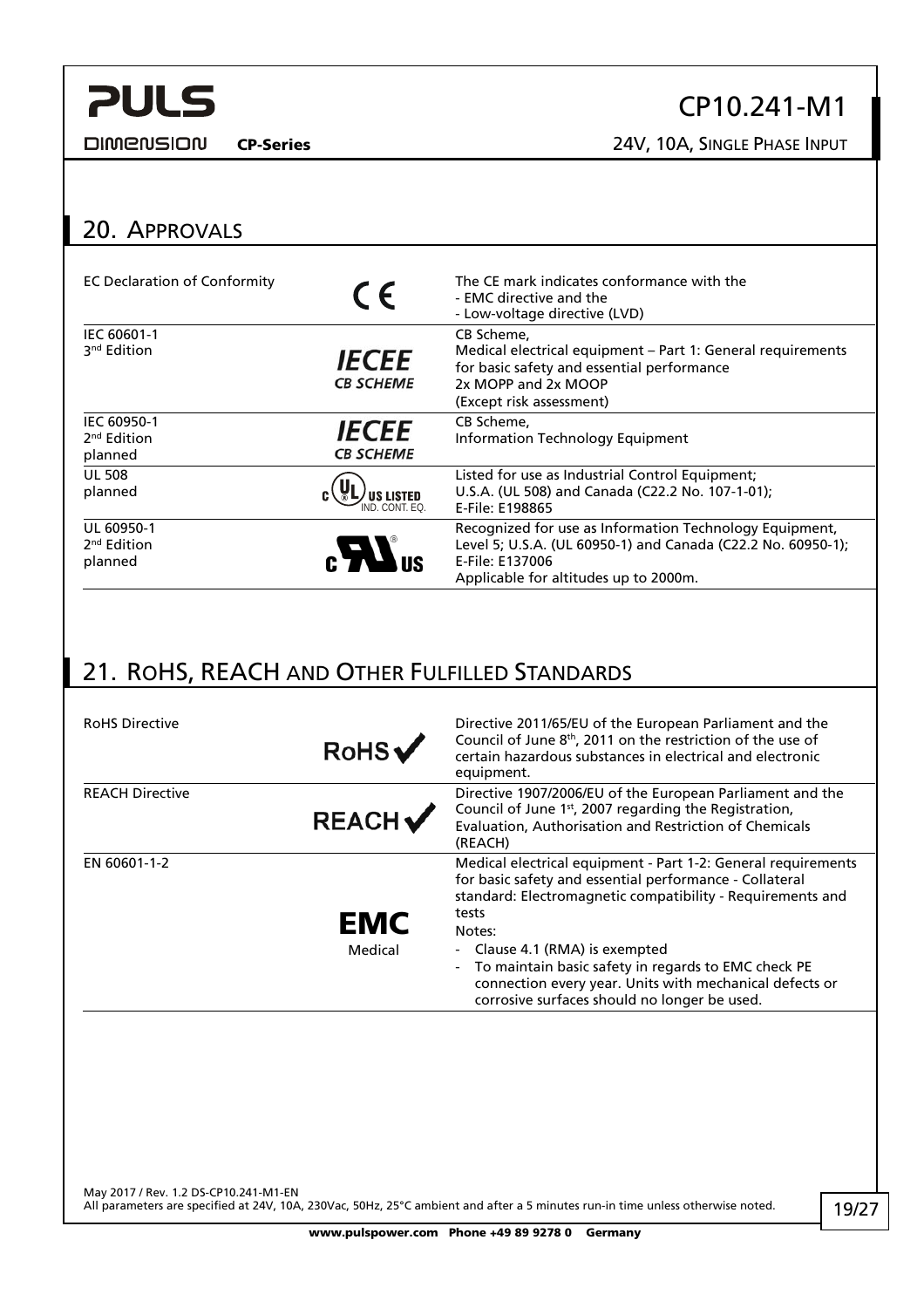#### <span id="page-19-0"></span>**DIMENSION**

### CP10.241-M1

CP-Series 24V, 10A, SINGLE PHASE INPUT

#### 22. PHYSICAL DIMENSIONS AND WEIGHT

| Width                   | 39mm 1.54"                                                                                                                |
|-------------------------|---------------------------------------------------------------------------------------------------------------------------|
| Height                  | 124mm 4.88"                                                                                                               |
| Depth                   | 117mm 4.61"<br>The DIN-rail height must be added to the unit depth to calculate the total required<br>installation depth. |
| Weight                  | 620g / 1.37lb                                                                                                             |
| DIN-Rail                | Use 35mm DIN-rails according to EN 60715 or EN 50022 with a height of 7.5 or 15mm.                                        |
| Housing material        | Body: Aluminium alloy<br>Cover: zinc-plated steel                                                                         |
| Installation clearances | See chapter 2                                                                                                             |



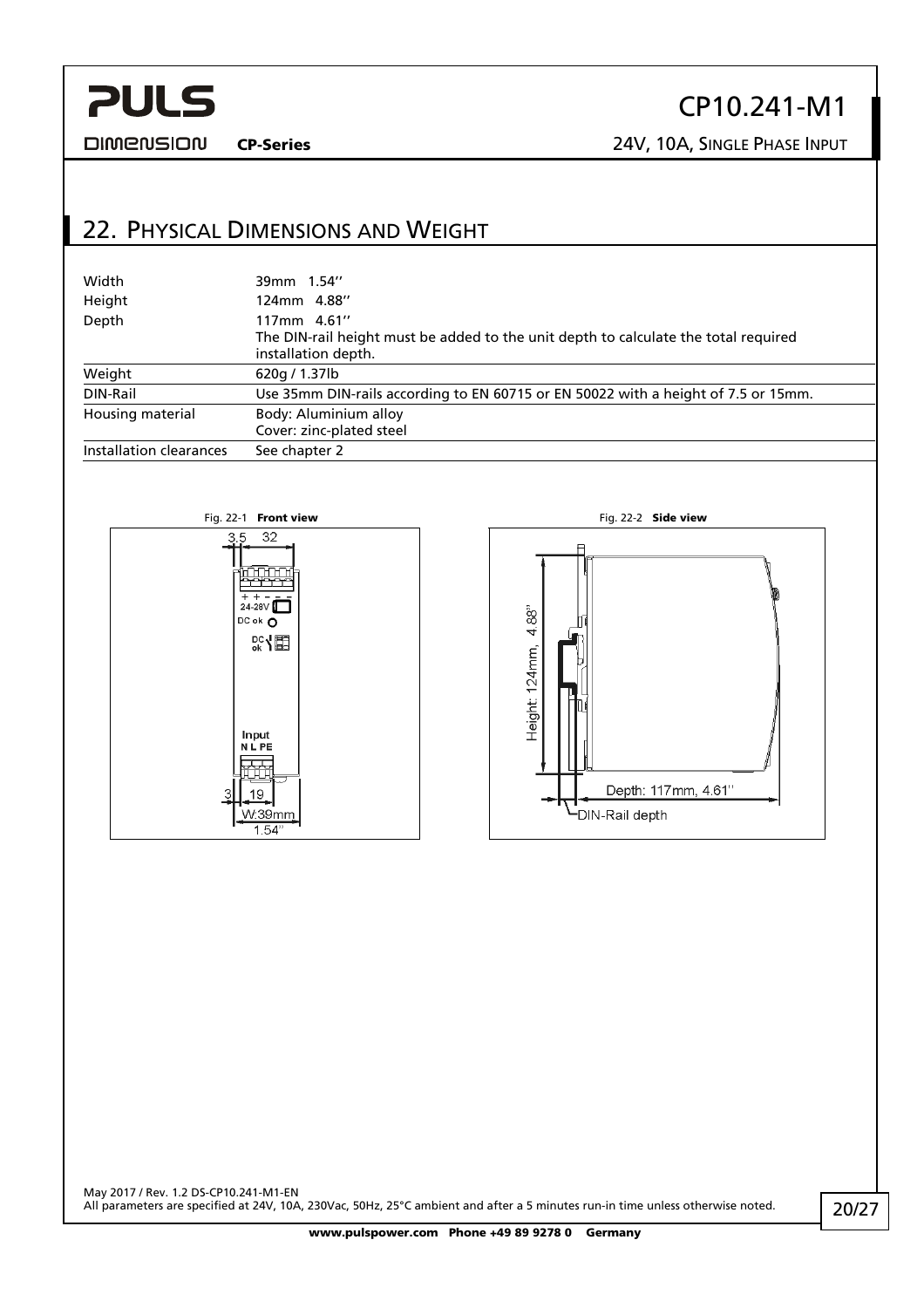<span id="page-20-0"></span>**DIMENSION** 

CP10.241-M1

CP-Series 24V, 10A, SINGLE PHASE INPUT

#### 23. ACCESSORIES

#### 23.1. ZM12.SIDE - SIDE MOUNTING BRACKET

This bracket is used to mount the device sideways with or without utilizing a DIN-Rail.

The two aluminum brackets and the black plastic slider of the unit have to be detached, so that the steel brackets can be mounted.

For sideway DIN-rail mounting, the removed aluminum brackets and the black plastic slider need to be mounted on the steel bracket.

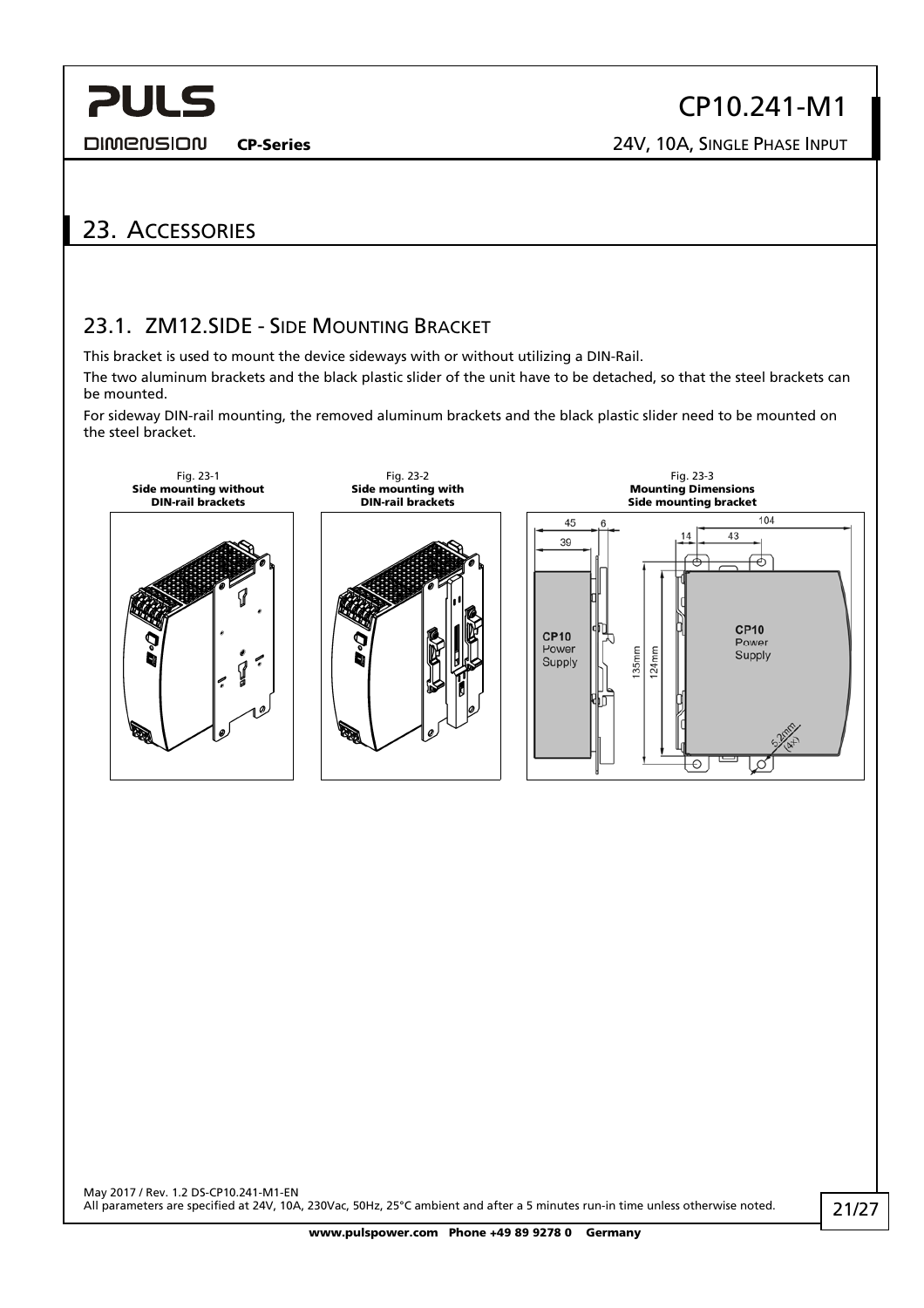<span id="page-21-0"></span>

### CP10.241-M1

CP-Series 24V, 10A, SINGLE PHASE INPUT

#### 23.2. YR20.242 - REDUNDANCY MODULE



The YR20.242 is equipped with two input channels, which are individually decoupled by utilizing MOSFET technology. Using MOSFETSs instead of diodes reduces the heat generation and the voltage drop between input and output. The YR20.242 does not require an additional auxiliary voltage and is self-powered even in case of a short circuit across the output.

Due to the low power losses, the unit is very slender and only requires 32mm width on the DIN-rail. The YR20.242 can be used for n+1 and 1+1 redundancy systems.

Further information and wiring configurations can be found in chapter [24.7](#page-24-1).

#### 23.3. YR20.246 - REDUNDANCY MODULE WITH AUTOMATED LOAD SHARING



The YR20.246 is equipped with two input channels, which are individually decoupled by utilizing MOSFET technology. Using MOSFETSs instead of diodes reduces the heat generation and the voltage drop between input and output. The YR20.246 does not require an additional auxiliary voltage and is self-powered even in case of a short circuit across the output.

Due to the low power losses, the unit is very slender and only requires 32mm width on the DIN-rail. The YR20.246 is optimized for 1+1 redundancy systems.

Compared to the YR20.242, the YR20.246 is featured with an automated load sharing between the connected power supplies. The YR20.246 monitors the function of the redundancy circuitry and provides a signal in case of too high of output current, which could prevent redundancy, if one

power supply fails.

Further information and wiring configurations can be found in chapter [24.7](#page-24-1).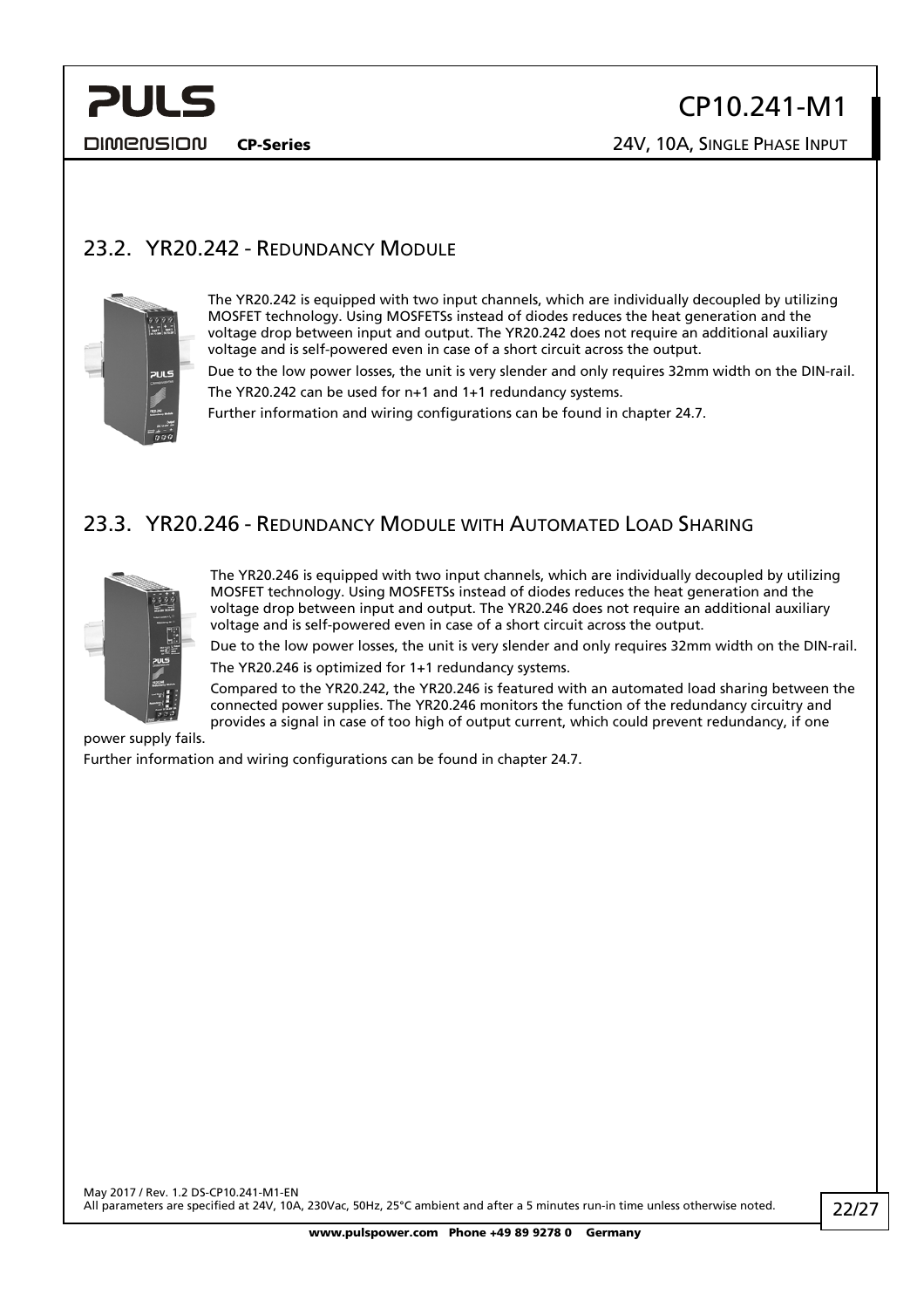<span id="page-22-0"></span>**DIMENSION** 

CP-Series 24V, 10A, SINGLE PHASE INPUT

#### 24. APPLICATION NOTES

#### 24.1. PEAK CURRENT CAPABILITY

The unit can deliver peak currents (up to several milliseconds) which are higher than the specified short term currents. This helps to start current demanding loads. Solenoids, contactors and pneumatic modules often have a steady state coil and a pick-up coil. The inrush current demand of the pick-up coil is several times higher than the steady-state current and usually exceeds the nominal output current (including the PowerBoost). The same situation applies when starting a capacitive load.

The peak current capability also ensures the safe operation of subsequent circuit breakers of load circuits. The load branches are often individually protected with circuit breakers or fuses. In case of a short or an overload in one branch circuit, the fuse or circuit breaker need a certain amount of over-current to open in a timely manner. This avoids voltage loss in adjacent circuits.

The extra current (peak current) is supplied by the power converter and the built-in large sized output capacitors of the power supply. The capacitors get discharged during such an event, which causes a voltage dip on the output. The following two examples show typical voltage dips:



<span id="page-22-1"></span>20A Peak load (resistive) for 50ms Output voltage dips from 24V to 17V.



High Overload Current (typ. 30A for 12ms) enables easy fuse tripping

| Output<br>Voltage |         | monume            |
|-------------------|---------|-------------------|
|                   |         |                   |
|                   |         |                   |
|                   | 15.5V   |                   |
| Ma <sub>nda</sub> |         |                   |
|                   |         |                   |
|                   |         |                   |
|                   | 1ms/DIV | Output<br>Current |

50A Peak load (resistive) for 5ms Output voltage dips from 24V to 15.5V.

Please note: The DC-OK relay triggers when the voltage dips more than 10% for longer than 1ms.

| Peak current voltage dips | Tvp. | From 24V to 17V | At 20A for 50ms, resistive load                  |
|---------------------------|------|-----------------|--------------------------------------------------|
|                           | Tvp. | From 24V to 19V | At 50A for 2ms, resistive load                   |
|                           | Tvp. |                 | From 24V to 15.5V At 50A for 5ms, resistive load |

May 2017 / Rev. 1.2 DS-CP10.241-M1-EN

All parameters are specified at 24V, 10A, 230Vac, 50Hz, 25°C ambient and after a 5 minutes run-in time unless otherwise noted.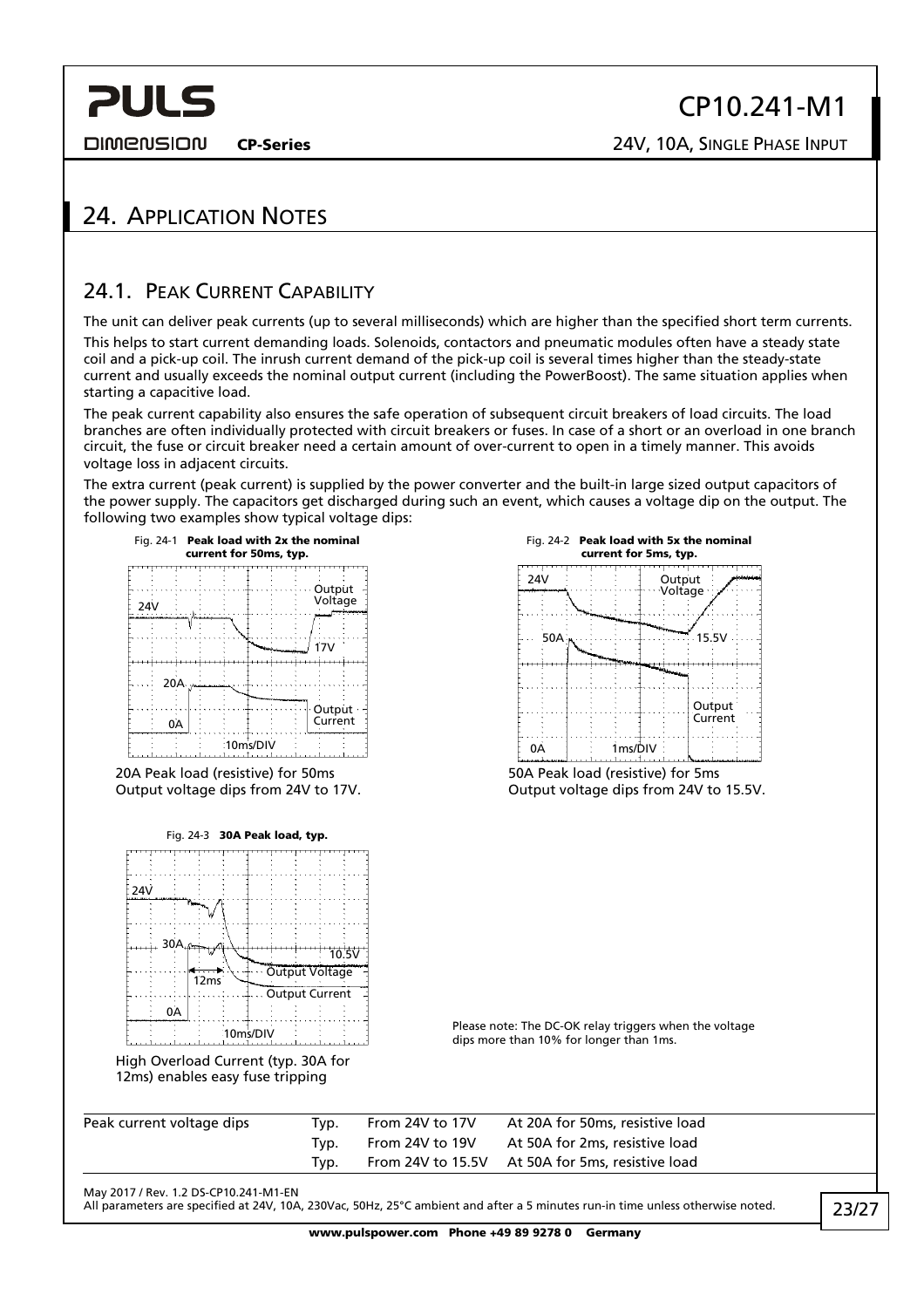<span id="page-23-0"></span>**DIMENSION** 

CP-Series 24V, 10A, SINGLE PHASE INPUT

#### 24.2. BACK-FEEDING LOADS

Loads such as decelerating motors and inductors can feed voltage back to the power supply. This feature is also called return voltage immunity or resistance against Back- E.M.F. (Electro Magnetic Force).

This power supply is resistant and does not show malfunctioning when a load feeds back voltage to the power supply. It does not matter whether the power supply is on or off.

The maximum allowed feed-back-voltage is 35Vdc. The maximum allowed feed-back peak current is 40A. Higher currents can temporarily shut-down the output voltage. The absorbing energy can be calculated according to the built-in large sized output capacitor which is specified in chapter [6](#page-6-1).

#### <span id="page-23-1"></span>24.3. EXTERNAL INPUT PROTECTION

The unit is tested and approved for branch circuits up to 30A (UL) and 32A (IEC). An external protection is only required if the supplying branch has an ampacity greater than this. Check also local codes and local requirements. In some countries local regulations might apply.

If an external fuse is necessary or utilized, minimum requirements need to be considered to avoid nuisance tripping of the circuit breaker. A minimum value of 6A B- or C-Characteristic breaker should be used.

#### 24.4. OUTPUT CIRCUIT BREAKERS

Standard miniature circuit breakers (MCB's or UL 1077 circuit breakers) are commonly used for AC-supply systems and may also be used on 24V branches.

MCB's are designed to protect wires and circuits. If the ampere value and the characteristics of the MCB are adapted to the wire size that is used, the wiring is considered as thermally safe regardless of whether the MCB opens or not.

To avoid voltage dips and under-voltage situations in adjacent 24V branches which are supplied by the same source, a fast (magnetic) tripping of the MCB is desired. A quick shutdown within 10ms is necessary corresponding roughly to the ride-through time of PLC's. This requires power supplies with high current reserves and large output capacitors. Furthermore, the impedance of the faulty branch must be sufficiently small in order for the current to actually flow. The best current reserve in the power supply does not help if Ohm's law does not permit current flow. The following table has typical test results showing which B- and C-Characteristic MCBs magnetically trip depending on the wire cross section and wire length.



#### Fig. 24-4 Test circuit **Maximal wire length<sup>\*</sup>** for a fast (magnetic) tripping:

|              | $0.75$ mm <sup>2</sup> | $1.0$ mm <sup>2</sup> | $1.5$ mm <sup>2</sup> | $2.5$ mm <sup>2</sup> |  |
|--------------|------------------------|-----------------------|-----------------------|-----------------------|--|
| $C-2A$       | 30 <sub>m</sub>        | 37 <sub>m</sub>       | 54 <sub>m</sub>       | 84 <sub>m</sub>       |  |
| $C-3A$       | 25m                    | 30 <sub>m</sub>       | 46m                   | 69 <sub>m</sub>       |  |
| $C-4A$       | 9m                     | 15 <sub>m</sub>       | 25m                   | 34 <sub>m</sub>       |  |
| $C-6A$       | 3m                     | 3m                    | 4m                    | 7m                    |  |
|              |                        |                       |                       |                       |  |
| $B-6A$       | 12m                    | 15 <sub>m</sub>       | 21 <sub>m</sub>       | 34 <sub>m</sub>       |  |
| <b>B-10A</b> | 3m                     | 3m                    | 4m                    | 9 <sub>m</sub>        |  |
| <b>B-13A</b> | 2m                     | 2m                    | 3m                    | 6m                    |  |
|              |                        |                       |                       |                       |  |

\*) Don't forget to consider twice the distance to the load (or cable length) when calculating the total wire length (+ and – wire).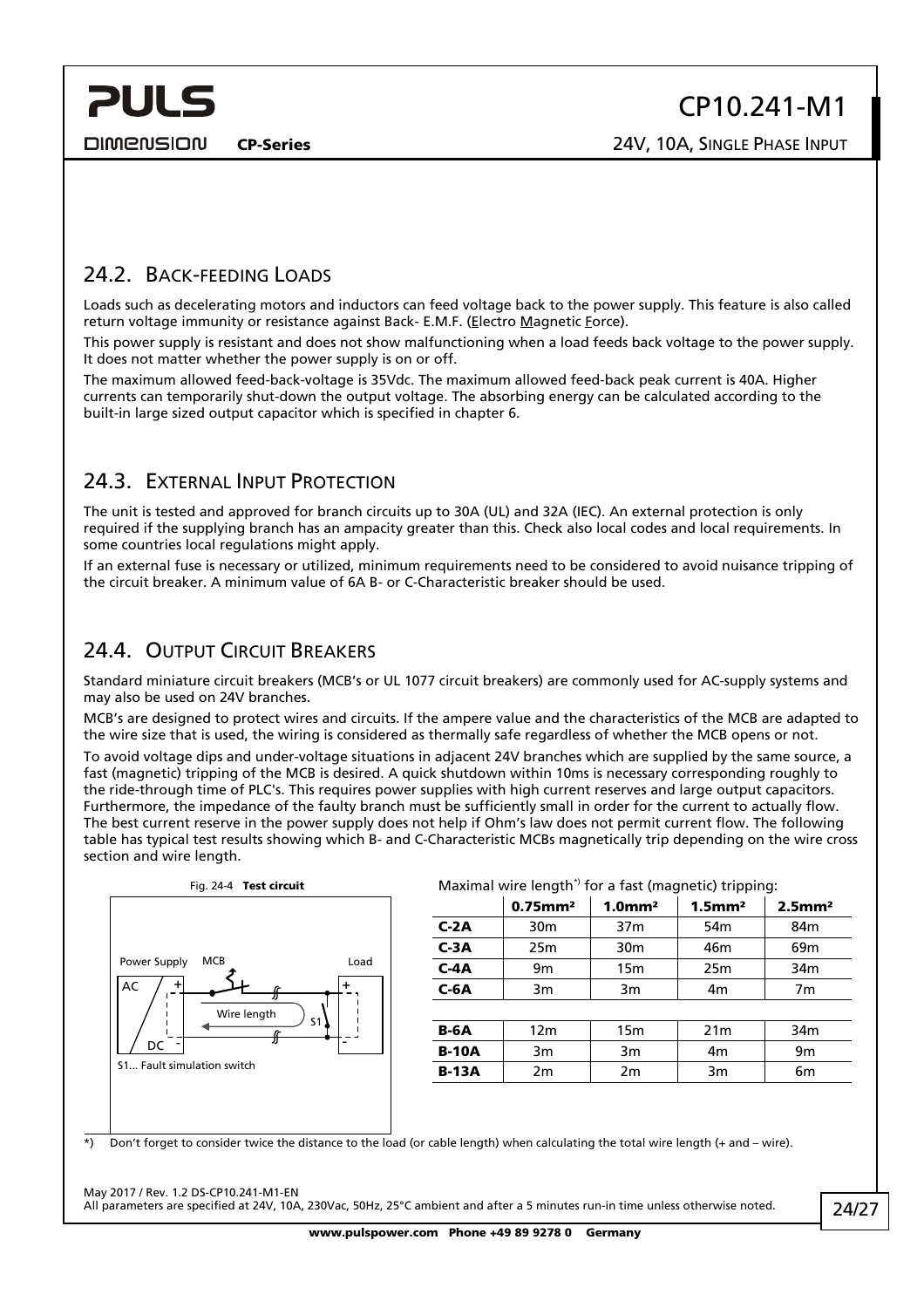CP-Series 24V, 10A, SINGLE PHASE INPUT

#### <span id="page-24-0"></span>24.5. SERIES OPERATION

Do not use the power supply in series. The leakage current will be too high to meet the medical requirements.

#### 24.6. PARALLEL USE TO INCREASE OUTPUT POWER

Do not use the power supply in parallel. The leakage current will be too high to meet the medical requirements.

#### <span id="page-24-1"></span>24.7. PARALLEL USE FOR REDUNDANCY

Do not use the power supply in parallel. The leakage current will be too high to meet the medical requirements.

#### 24.8. INDUCTIVE AND CAPACITIVE LOADS

The unit is designed to supply any kind of loads, including capacitive and inductive loads. If extreme large capacitors, such as EDLCs (electric double layer capacitors or "UltraCaps") with a capacitance larger than 1.5F are connected to the output, the unit might charge the capacitor in the Hiccup*PLUS* mode (see chapter [6\)](#page-6-1).

#### 24.9. CHARGING OF BATTERIES

The power supply can be used to charge lead-acid or maintenance free batteries (SLA or VRLA batteries). Two 12V batteries are needed in series.

#### Instructions for charging batteries:

a) Set output voltage (measured at no load and at the battery end of the cable) very precisely to the end-of-charge voltage.

| End-of-charge voltage | 27.8V          | 27.5V          | 27.15V         | 26.8V |
|-----------------------|----------------|----------------|----------------|-------|
| Battery temperature   | $10^{\circ}$ C | $20^{\circ}$ C | $30^{\circ}$ C | 40°C  |

b) Use a 15A or 16A circuit breaker (or blocking diode) between the power supply and the battery.

- c) Ensure that the output current of the power supply is below the allowed charging current of the battery.
- d) Use only matched batteries when putting 12V types in series.
- e) Ensure that the ambient temperature of the power supply stays below 40°C.
- f) The return current to the power supply (battery discharge current is typ. 3.5mA when the power supply is switched off (except in case a blocking diode is utilized).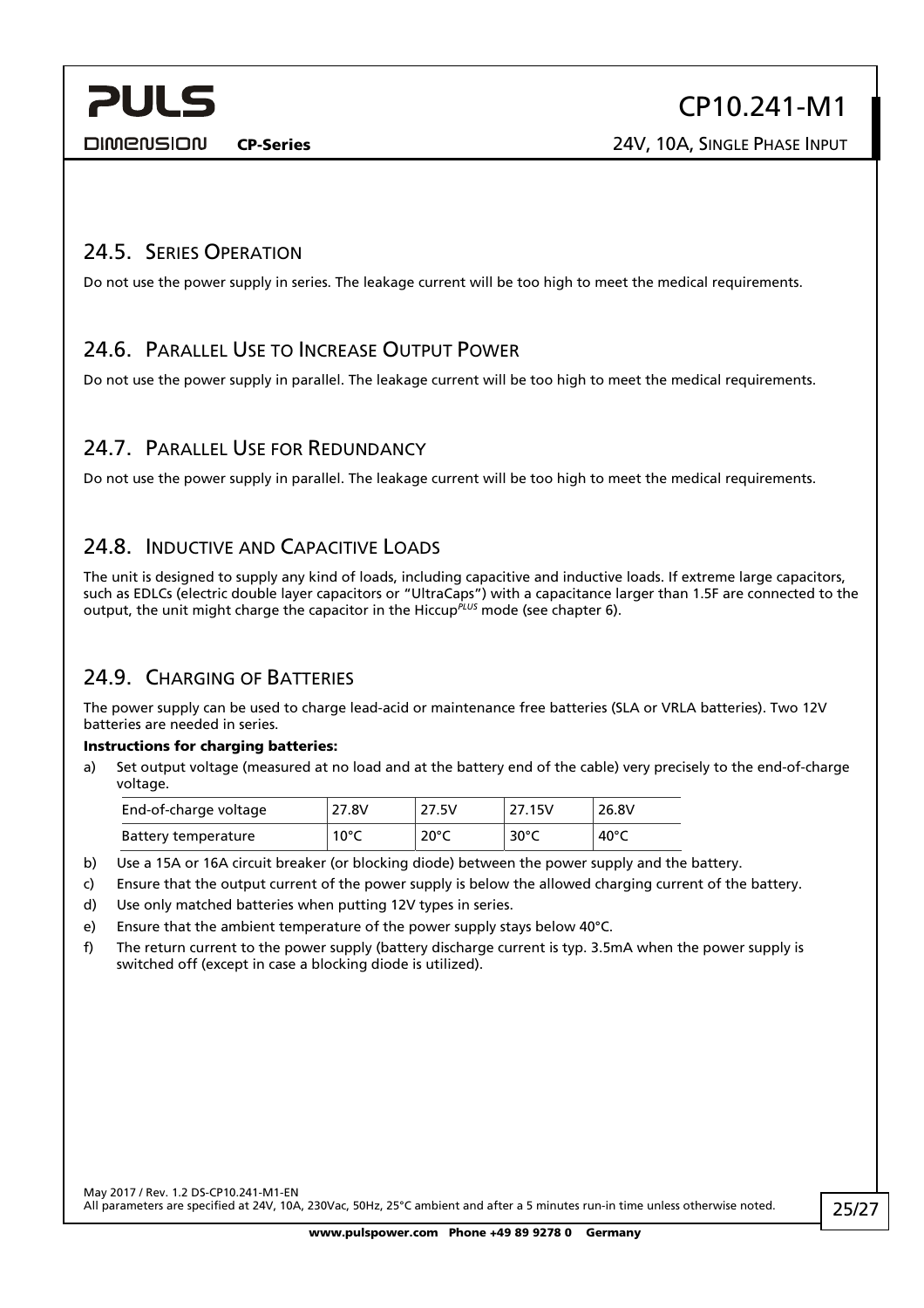<span id="page-25-0"></span>**DIMENSION** 

CP-Series 24V, 10A, SINGLE PHASE INPUT

#### 24.10.OPERATION ON TWO PHASES

The power supply can also be used on two-phases of a three-phasesystem. Such a phase-to-phase connection is allowed as long as the supplying voltage is below 240V+10%.



#### 24.11.USE IN A TIGHTLY SEALED ENCLOSURE

When the power supply is installed in a tightly sealed enclosure, the temperature inside the enclosure will be higher than outside. In such situations, the inside temperature defines the ambient temperature for the power supply.

The following measurement results can be used as a reference to estimate the temperature rise inside the enclosure. The power supply is placed in the middle of the box, no other heat producing items are inside the box

| Input:                       | 230Vac                                                                                        |
|------------------------------|-----------------------------------------------------------------------------------------------|
| Case A:                      | Enclosure: Rittal Typ IP66 Box PK 9519 100, plastic, 180x180x165mm                            |
| Load:                        | 24V, 8A; (=80%) load is placed outside the box                                                |
| Temperature inside the box:  | 42.0 $\degree$ C (in the middle of the right side of the power supply with a distance of 1cm) |
| Temperature outside the box: | $25.8^{\circ}$ C                                                                              |
| Temperature rise:            | 16.2K                                                                                         |
| Case B:                      | Enclosure: Rittal Typ IP66 Box PK 9519 100, plastic, 180x180x165mm                            |
| Load:                        | 24V, 10A; load is placed outside the box                                                      |
| Temperature inside the box:  | 48.1 $\degree$ C (in the middle of the right side of the power supply with a distance of 1cm) |
| Temperature outside the box: | $26.2^{\circ}$ C                                                                              |
| Temperature rise:            | 21.9K                                                                                         |
| Case C:                      | Enclosure: Rittal Typ IP66 Box PK 9516 100, plastic, 110x180x165mm                            |
| Load:                        | 24V, 8A; (=80%) load is placed outside the box                                                |
| Temperature inside the box:  | 48.6 $\degree$ C (in the middle of the right side of the power supply with a distance of 1cm) |
| Temperature outside the box: | $26.3^{\circ}$ C                                                                              |
| Temperature rise:            | 22.3K                                                                                         |
| Case D:                      | Enclosure: Rittal Typ IP66 Box PK 9519 100, plastic, 110x180x165mm                            |
| Load:                        | 24V, 10A; load is placed outside the box                                                      |
| Temperature inside the box:  | 53.8 $\degree$ C (in the middle of the right side of the power supply with a distance of 1cm) |
| Temperature outside the box: | $26.6^{\circ}$ C                                                                              |
| Temperature rise:            | 27.3K                                                                                         |

May 2017 / Rev. 1.2 DS-CP10.241-M1-EN All parameters are specified at 24V, 10A, 230Vac, 50Hz, 25°C ambient and after a 5 minutes run-in time unless otherwise noted.

26/27